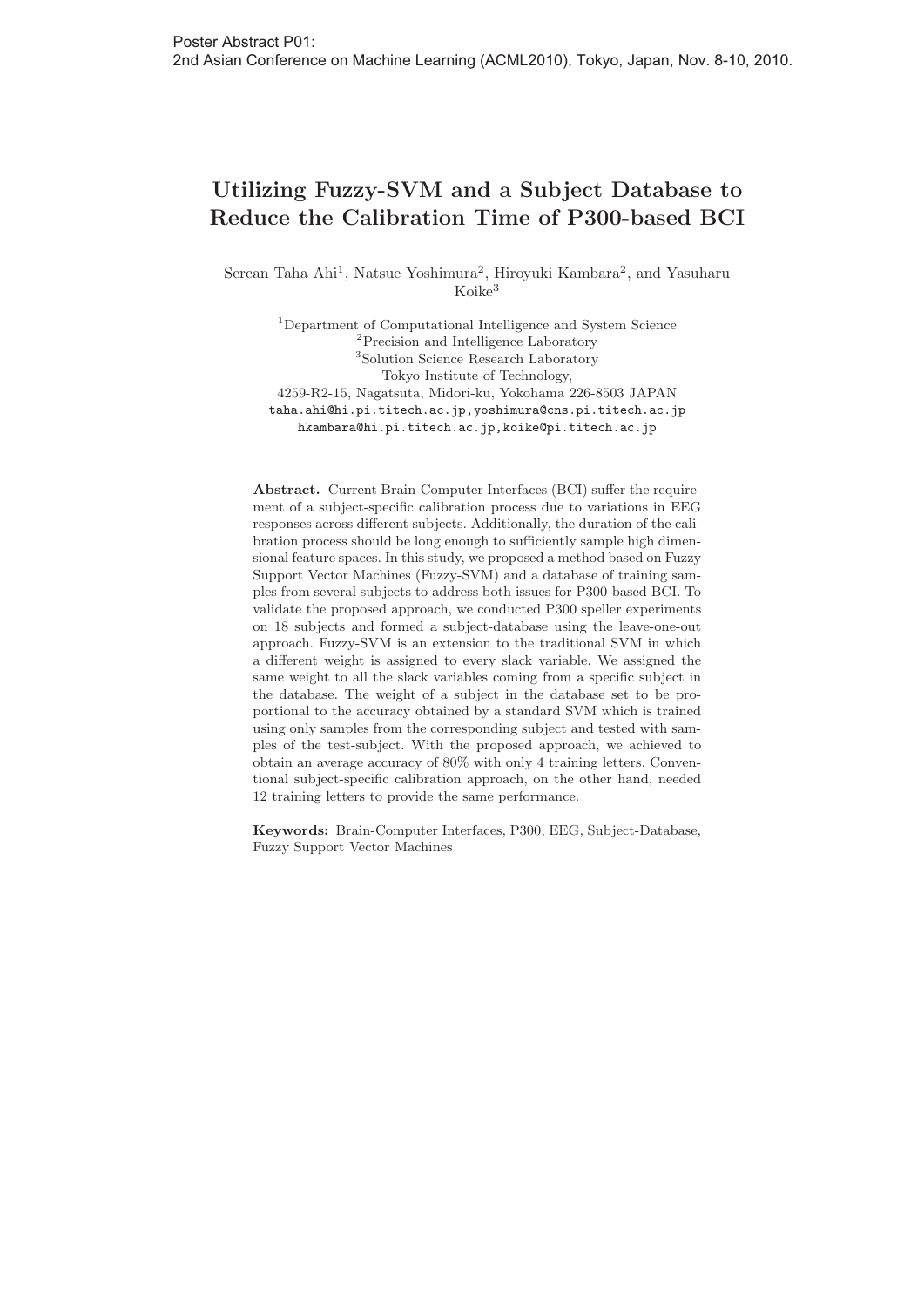## Feature Selection for Reinforcement Learning: Evaluating Implicit State-Reward Dependency via Conditional Mutual Information

Hirotaka Hachiya and Masashi Sugiyama Tokyo Institute of Technology, Tokyo, 152-8552, Japan.

### **Abstract**

Model-free reinforcement learning (RL) is a machine learning approach to decision making in unknown environments. However, real-world RL tasks often involve high-dimensional state spaces, and then standard RL methods do not perform well. In this work, we propose a new feature selection framework for coping with high dimensionality. Our proposed framework adopts conditional mutual information between return and state-feature sequences as a feature selection criterion, allowing the evaluation of implicit statereward dependency. The conditional mutual information is approximated by a least-squares method, which results in a computationally efficient feature selection procedure. The usefulness of the proposed method is demonstrated on gridworld navigation problems.

### **1 Introduction**

Optimal decision making in unknown environment is a challenging task in the machine learning community. Reinforcement learning (RL) is a popular framework for this purpose, where a policy (the decision rule of an agent) is determined so that return (the sum of discounted rewards the agent will receive) is maximized. However, when the dimensionality of the state space is high, existing RL approaches tends to perform poorly. Unfortunately, this critically limits the range of applicability of RL in practice since real-world RL tasks (e.g., robot control) often involve high-dimensional state spaces. To cope with high dimensionality of the state space, choosing a subset of relevant features from the highdimensional state variables, i.e., feature selection, is highly useful.

In this work, we introduce a new framework of filter-type feature selection for RL where we evaluate the independence between return and state-feature sequences using the conditional mutual information (MI) [1]. In order to efficiently approximate the conditional MI from samples, we utilize a least-squares MI estimator which was proved to possess the optimal convergence rate [2].

## **2 Feature Selection via Conditional Mutual Information**

In this section, we briefly describe our proposed feature selection method.

Let  $\eta_n$  and  $s_n = (s_n^{(1)}, s_n^{(2)}, \ldots, s_n^{(v)})$  be the return and the  $v$  dimensional state features at the *n*-th time step. For  $u$  $(\leq v)$  being the number of features we want to select, our goal is to find a 'subset'  $z_n = (z_n^{(1)}, z_n^{(2)}, \ldots, z_n^{(u)})^{\top}$  of the state features  $s_n$  such that

$$
\eta_n \perp s_n \mid z_n, \quad \forall n = 1, 2, \dots, N. \tag{1}
$$

This means that, for all time steps, the return  $\eta_n$  is conditionally independent of the entire state features  $s_n$  given the subset  $z_n$ .

We propose to use *conditional MI*  $I(n; z|n)$  as our feature selection criterion, which is defined as the average of MI  $I(\eta_n; z_n)$  over time steps  $n = 1, 2, \ldots, N$  [1]:

$$
I(\eta; \mathbf{z}|\mathbf{n}) = \frac{1}{N} \sum_{n=1}^{N} I(\eta_n; \mathbf{z}_n).
$$

The conditional MI between returns and state features can be seen as a measure of dependency between returns and state-feature sequences. The rationale behind the use of conditional MI for feature selection relies on the following lemma(its proof is omitted due to the limited space):

#### **Lemma 1**

$$
I(\eta; s|n) - I(\eta; z|n) = \frac{1}{N} \sum_{n=1}^{N} \iint \frac{p(\eta, z|n)^2}{p(\eta|n)p(z|n)^2}
$$

$$
\times \left(\frac{p(\eta, s|z, n)}{p(s|z, n)p(\eta|z, n)} - 1\right)^2 p(s|n) ds d\eta
$$

$$
\geq 0.
$$

This lemma implies that  $I(\eta; s|n) \geq I(\eta; z|n)$  and the equality holds if and only if

$$
p(\eta, s | \mathbf{z}, n) = p(\eta | \mathbf{z}, n)p(\mathbf{s} | \mathbf{z}, n), \ \forall n = 1, 2, \dots, N.
$$

This is equivalent to  $Eq.(1)$ , and thus  $Eq.(1)$  can be attained by maximizing  $I(\eta; \mathbf{z}|\mathbf{n})$  with respect to z.

In this work, we employ forward-selection [3] algorithm to find the subset *z* which maximizing the conditional MI  $I(n; z|n)$  while utilizing *least-squares MI* [2] to approximate  $I(\eta; \mathbf{z}|\mathbf{n}).$ 

- [1] MacKay, D.J.C.: Information Theory, Inference, and Learning Algorithms. Cambridge University Press, Cambridge, UK (2003)
- [2] Suzuki, T., Sugiyama, M., Kanamori, T., Sese, J.: Mutual information estimation reveals global associations between stimuli and biological processes. BMC Bioinformatics **10**(1) (2009) S52
- [3] Song, L., Smola, A., Gretton, A., Borgwardt, K., Bedo, J.: Supervised feature selection via dependence estimation. In: Proceedings of the 24th International Conference on Machine Learning. (2007) 823–830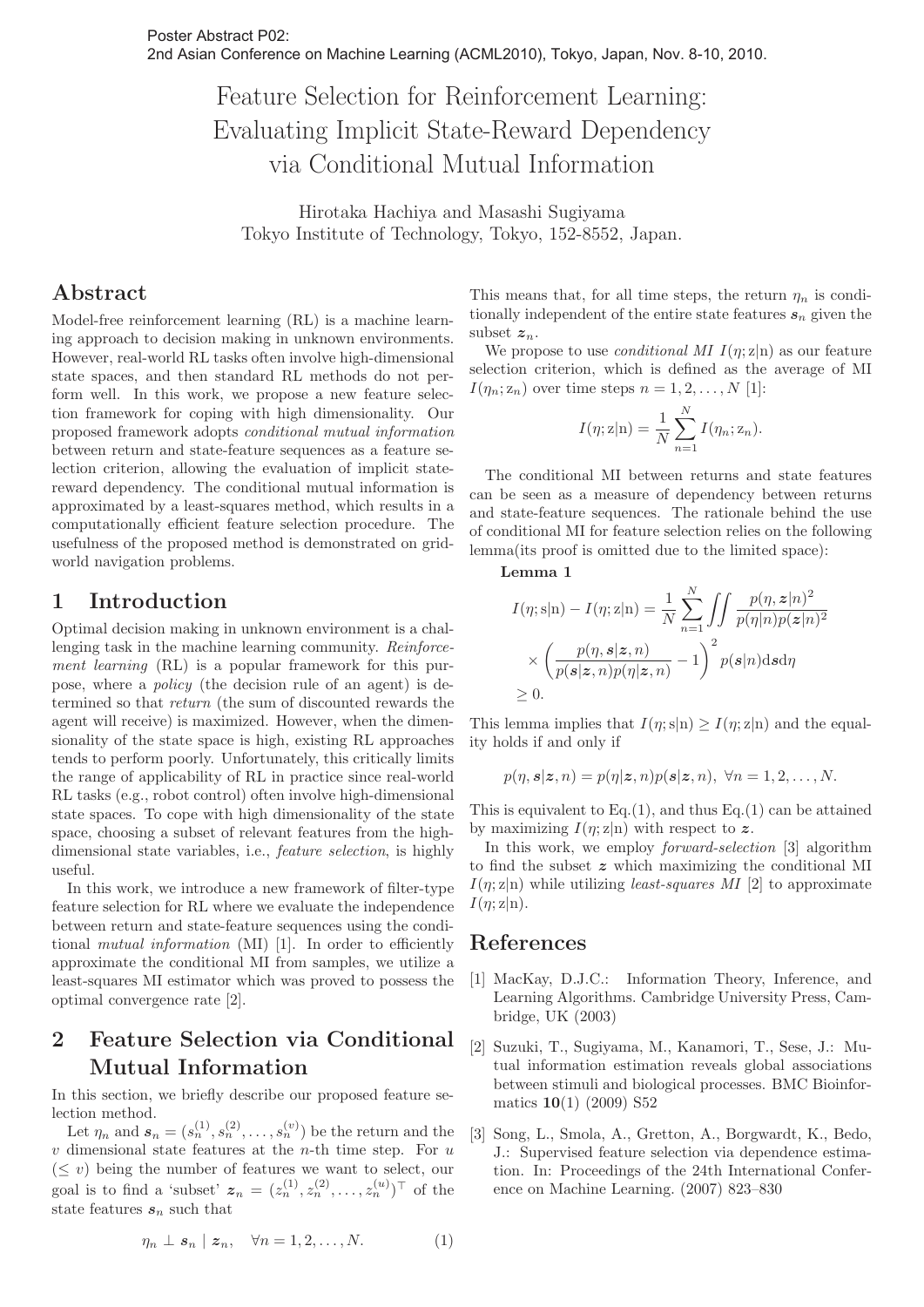## Dependence Minimizing Regression with Model Selection for Non-Linear Causal Inference under Non-Gaussian Noise ∗†

Makoto Yamada† and Masashi Sugiyama†‡

†Department of Computer Science, Tokyo Institute of Technology ‡Japan Science and Technology Agency {yamada@sg. sugi@}cs.titech.ac.jp

#### Introduction

The discovery of non-linear causal relationship under additive non-Gaussian noise models has attracted considerable attention recently because of their high flexibility. In this poster, we propose a novel causal inference algorithm called *least-squares independence regression* (LSIR). LSIR learns the additive noise model through minimization of an estimator of the *squared-loss mutual information* between inputs and residuals. A notable advantage of LSIR over existing approaches is that tuning parameters such as the kernel width and the regularization parameter can be naturally optimized by cross-validation, allowing us to avoid overfitting in a data-dependent fashion. Through experiments with realworld datasets, we show that LSIR compares favorably with the state-of-the-art causal inference method.

#### Dependence Minimizing Regression by LSIR

Suppose random variables  $X \in \mathbb{R}$  and  $Y \in \mathbb{R}$  are connected by the following additive noise model (Hoyer et al. 2009):

 $Y = f(X) + E$ 

where  $f(\cdot): \mathbb{R} \to \mathbb{R}$  is some non-linear function and  $E \in \mathbb{R}$ is a zero-mean random variable independent of  $X$ . The goal of dependence minimizing regression is, from i.i.d. paired samples  $\{(x_i, y_i)\}_{i=1}^n$ , to obtain a function  $\widehat{f}(\cdot)$  such that input X and estimated additive noise  $E = Y - f(X)$  are independent.

Let us employ a linear model for dependence minimizing regression  $f_{\beta}(x) = \sum_{l=1}^{m} \beta_l \psi_l(x) = \beta^{\top} \psi(x)$ , where m is the number of basis functions,  $\boldsymbol{\beta} = (\beta_1, \dots, \beta_m)^\top$  are regression parameters,  $\vdash$  denotes the transpose, and  $\psi(x) =$  $(\psi_1(x), \ldots, \psi_m(x))$  are Gaussian basis functions.

In dependence minimization regression, the regression parameter *β*<sup>∗</sup> may be learned as

$$
\label{eq:beta} \boldsymbol{\beta}^* = \underset{\boldsymbol{\beta}}{\text{argmin}}\left[\text{SMI}(\boldsymbol{X}, \boldsymbol{\widehat{E}}) + \frac{\gamma}{2}\boldsymbol{\beta}^\top\boldsymbol{\beta}\right],
$$

where  $\gamma \geq 0$  is the regularization parameter for avoiding overfitting, and  $SMI(X, \widehat{E})$  is the *squared-loss mutual information* (SMI) between X and  $\widehat{E}$ :

$$
SMI(X, \widehat{E}) = \frac{1}{2} \iint \frac{p(x, \widehat{e})}{p(x)p(\widehat{e})} p(x, \widehat{e}) dx d\widehat{e} - \frac{1}{2}
$$

.

SMI cannot be directly computed since it contains unknown densities  $p(x, \hat{e}), p(x)$ , and  $p(\hat{e})$ . Thus, we use *leastsquares mutual information* (LSMI) (Suzuki et al. 2009) to estimate an empirical SMI. A key idea of LSMI is to directly estimate the *density ratio*:

$$
w(x,\widehat{e}) = \frac{p(x,\widehat{e})}{p(x)p(\widehat{e})},
$$

without going through density estimation of  $p(x, \hat{e})$ ,  $p(x)$ , and  $p(\hat{e})$ .

Given a density ratio estimator  $\hat{w} = w_{\hat{\alpha}}$  estimated by LSMI, SMI can be simply approximated as

$$
\widehat{\text{SMI}}(X,\widehat{E}) = \frac{1}{2n} \sum_{i=1}^{n} \widehat{w}(x_i,\widehat{e}_i) - \frac{1}{2}.
$$
 (1)

Finally, we learn the regression parameter  $\beta^*$  so that  $SMI(X, E)$  is minimized.

We call this SMI based dependence minimizing regression as *least-squares independence regression* (LSIR). A notable advantage of LSIR over existing approaches is that tuning parameters such as the kernel width and the regularization parameter can be naturally optimized by cross-validation, allowing us to avoid overfitting in a datadependent fashion.

#### Causal Direction Inference

Our final goal is, given i.i.d. paired samples  $\{(x_i, y_i)\}_{i=1}^n$ , to determine whether  $X$  causes  $Y$  or vice versa. To this end, we test whether the causal model  $Y = f_Y(X) + E_Y$ or the alternative model  $X = f_X(Y) + E_X$  fits the data well, where the goodness of fit is measured by independence between inputs and residuals (i.e., estimated noise). In this poster, independence of inputs and residuals are decided by the *permutation test* (Efron and Tibshirani 1993) with the use of LSMI.

#### References

Efron, B., and Tibshirani, R. J. 1993. *An Introduction to the Bootstrap*. New York, NY: Chapman & Hall.

Hoyer, P. O.; Janzing, D.; Mooij, J. M.; Peters, J.; and Schölkopf, B. 2009. Nonlinear causal discovery with additive noise models. In *Advances in Neural Information Processing Systems 21 (NIPS2008)*, 689–696. Cambridge, MA: MIT Press.

Suzuki, T.; Sugiyama, M.; Kanamori, T.; and Sese, J. 2009. Mutual information estimation reveals global associations between stimuli and biological processes. *BMC Bioinformatics* 10(S52).

<sup>∗</sup>http://sugiyama-www.cs.titech.ac.jp/ sugi/2010/AAAI2010.pdf. †This work was supported by SCAT, AOARD, and the JST PRESTO program.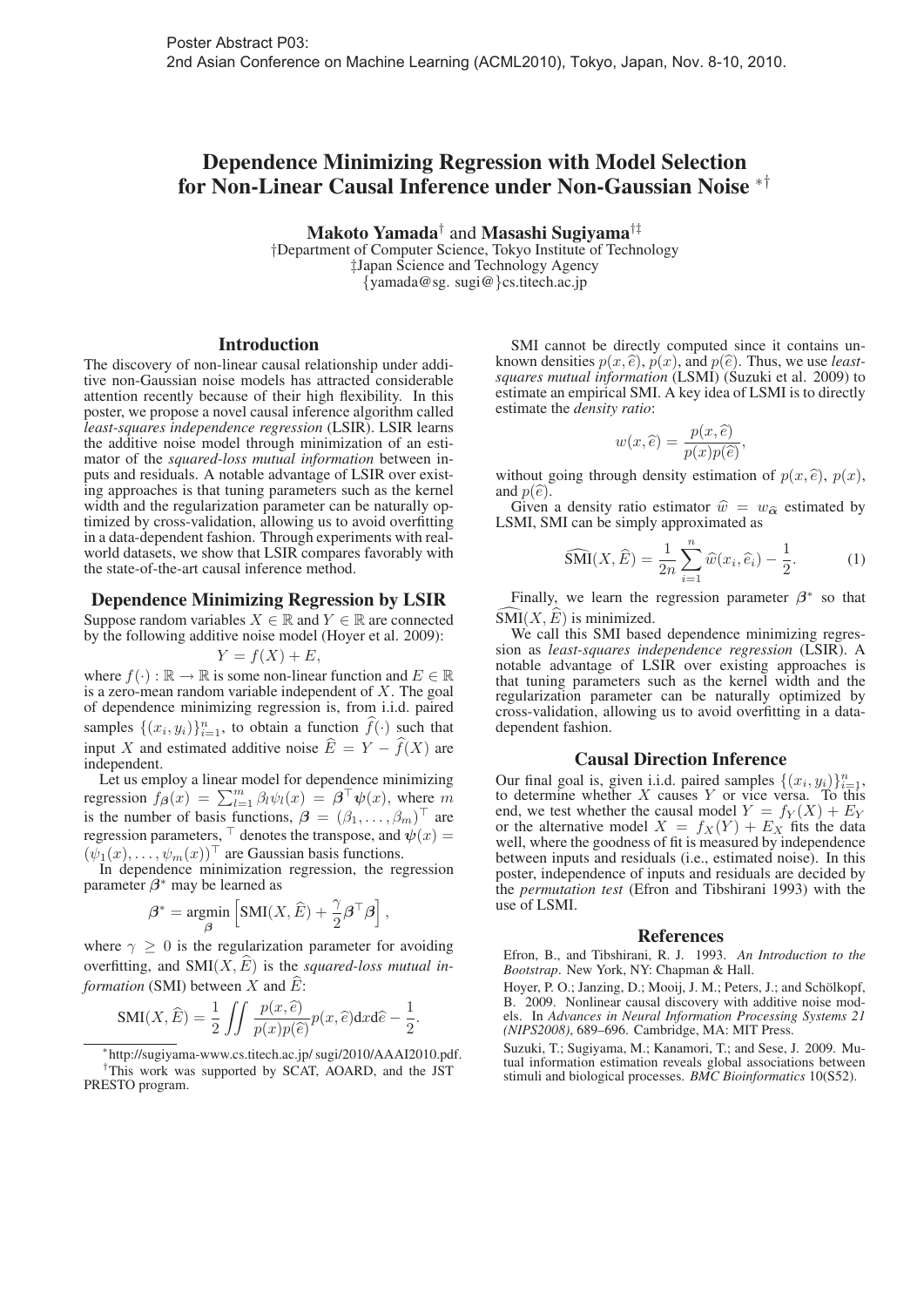## Joint Unsupervised Learning of Parallel Sequence Alignment and Segmentation

Mark Fishel Institute of Computer Science University of Tartu, Estonia fishel@ut.ee

The focus of our work is unsupervised learning the optimal segmentation of two symbol sequences and alignment of the resulting segments to optimize a joint objective, where a sequence segmentation is a partition of the ordered set of its symbols, where each part must only contain consequent symbols. The objective function is defined in terms of the model parameters, which are the individual weights of single segments and aligned segment pairs. The following is an example of two segmented and aligned sequences:



Here the first group of the bottom sequence is unaligned.

We propose two approaches to learning the parameters of the model. The first one is based on the Expectation-Maximization algorithm, where the segmentations and the alignment both constitute the hidden variable Z. The maximization step thus involves summing the products of the probabilities of all segments of each segmentation, which in our case can be accomplished with a dynamic programming-based algorithm with a quadratic time complexity. To stabilize the iterative search and initialize the parameters the first few iterations are made only for segmentations, before proceeding with the full search.

The second approach is based on Eric Brill's transformation-based learning (TBL) with the error function to minimize is defined via the minimum description length principle. The search space is reduced with random subsampling of the possible search directions, commonly employed with TBL. As soon as the search is converged, the actual parameters are estimated with the maximum-likelihood principle from the segmented and aligned training set.

In addition to learning it is necessary to solve the task of finding the optimal segmentations and alignments for unseen samples, once the parameters have been learned. We combine Viterbi search with maximum a-posteriori decoding to avoid the exponential time complexity of pure Viterbi search. Decoding is guided with a parameter  $\alpha \in [0, 1]$ , which allows finding a suitable compromise between quality and decoding time.

The main domain of applying the proposed model is statistical machine translation, where it can be put to many uses. It can be applied to languages with no explicit word boundaries, like Chinese and Japanese, and also morphologically rich languages, like Finnish or Turkish, to integrate word alignment with segmenting the sentence into words or highly inflectional word forms into morphemes to reduce data sparsity. Other approaches have shown that linguistic and monolingual segmentation is not necessary optimal, depending on the source and target language of translation, which makes our essentially bilingual approach promising.

At the same time one of the state-of-the-art approaches to machine translation is phrase-based statistical translation, which involves finding the correspondence of the word sequences between sentences in the training set. Our approach can be substituted for the currently used heuristic learning model of this kind of translation.

The main question is currently whether the described approach works for the suggested applications. Initial experiments show that the approach works well on "toy" training/testing data. Work in progress is mainly focused on efficiently implementing the described models and testing the approach in full scale machine translation.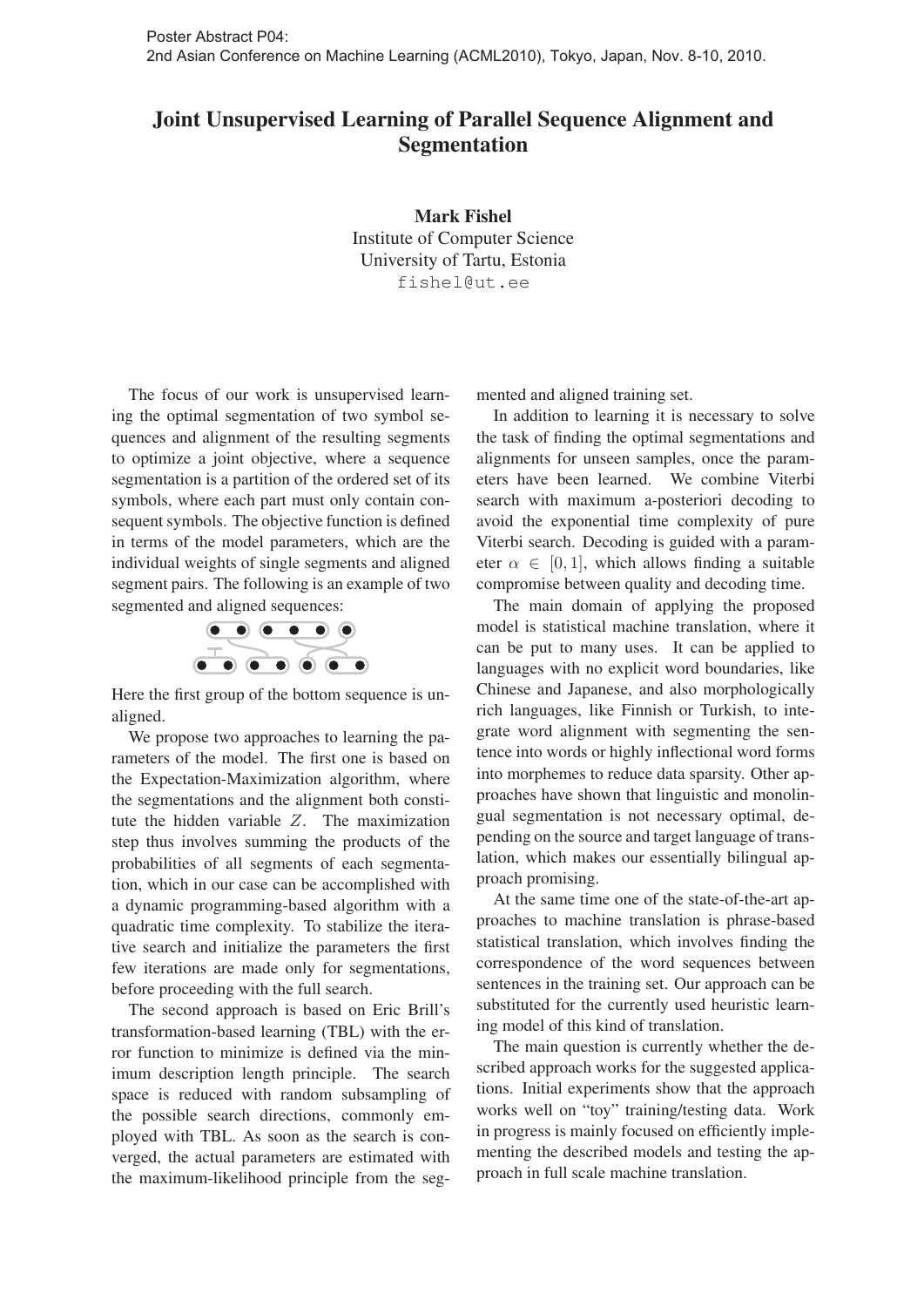## Multi-class Subgroup Discovery

Tarek Abudawood (Dawood@cs.bris.ac.uk) and Peter Flach (Peter.Flach@bristol.ac.uk)

> Intelligent Systems Laboratory University of Bristol United Kingdom

Rule induction is a common form of machine learning and data mining often used in classification and association rule learning. Classification rule learning is a predictive task aimed at constructing a set of rules, based on training examples and their observed features, to predict the class of unseen future examples. Association rule learning, on the other hand, is a form of descriptive induction aimed at the discovery of individual rules that express interesting patterns in data.

In classification rule learning a target concept is pre-defined and so the search heuristic is usually some form of accuracy. On the other hand, in descriptive rule learning no target concept is given and the heuristic function evaluates measures of interestingness and unusualness in the data, e.g. support and confidence. Subgroup discovery can be seen as being halfway between predictive and descriptive rule learning, as there is a target concept but the goal of subgroup discovery is not necessarily to achieve high accuracy. Rather, the target concept helps us to achieve a trade-off between accuracy and interestingness. Subgroup discovery aims at finding subsets of a population whose class distribution is significantly different from the overall distribution.

Subgroup discovery has previously predominantly been investigated in a twoclass context such that each discovered subgroup reflects an interesting phenomenon occurs in a single class and the discovery is guided by a two-class heuristic measures. Recently subgroup discovery has been investigated in a multi-class context where the discovered subgroups express interesting phenomena which may occur not only in a single class but rather in multiple classes where multi-class heuristics where studied and used to derive such subgroups.

We would like to shed some light on multi-class subgroup discovery approach and its usefulness in rule learning framework with respect to the context of propositional logic as well as first-order logic.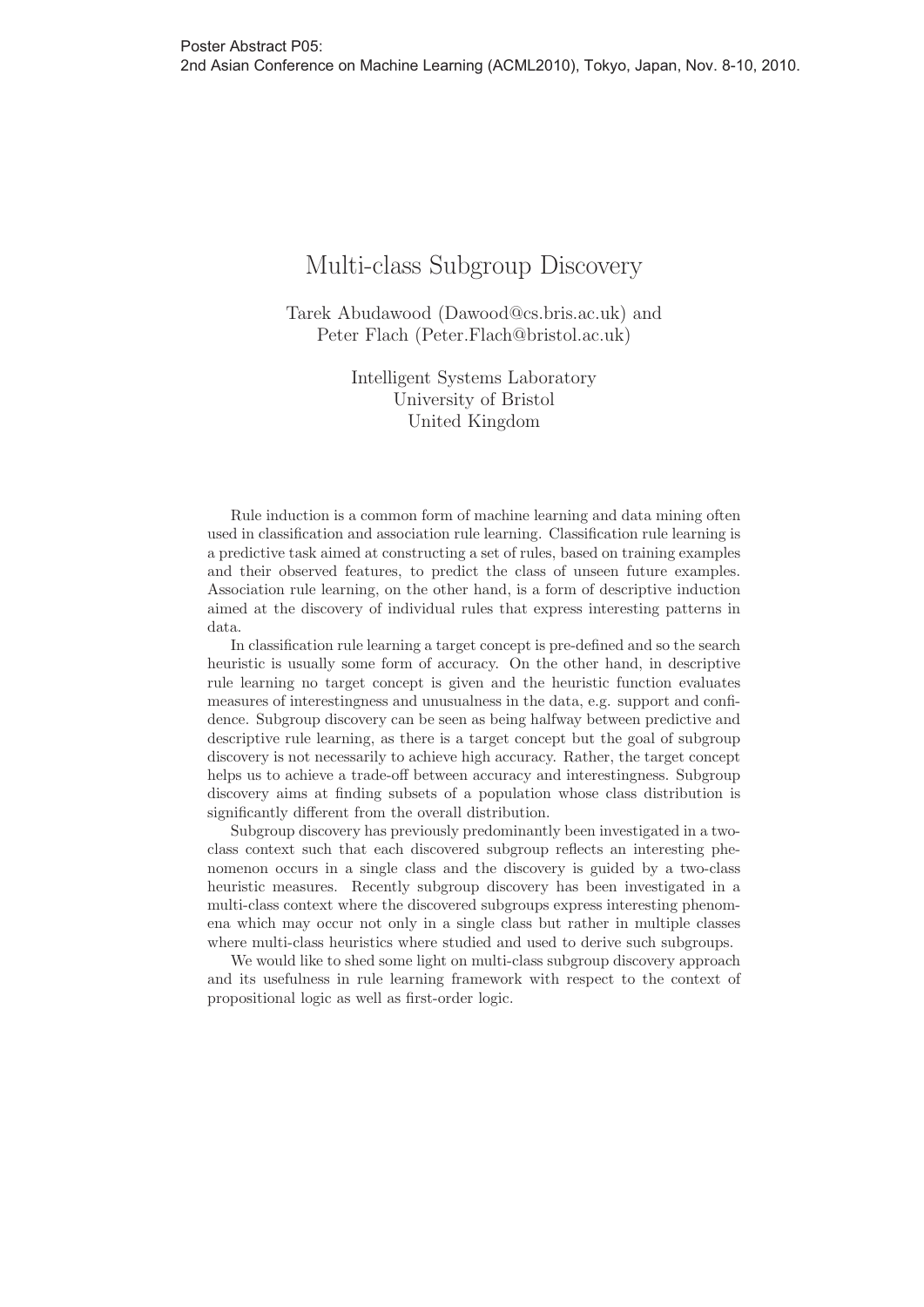## **A Comparison of CNF with CRF in Named Entity Recognition task**

**Kei Uchiumi** Kuchiumi kuchiumi@yahoo-corp.jp **Keigo Machinaga** kmachina@yahoo-corp.jp **Toshiyuki Maezawa** tmaezawa@yahoo-corp.jp **Toshinori Satou** to the corp. The corp of the corp. Toshs and the corp. Toshinori Satou R&D Unit, Yahoo Japan Corporation

#### **Abstract**

We compared Conditional Neural Fields (CNFs) (Peng et al., 2009) with Conditional Random Fields (CRFs) in a Japanese Named Entity Recognition (NER) task. CRFs are widely used for sequence labeling in natural language processing. CRFs use a linear potential function to represent the relationship between input features and an output label. On the other hand, CNFs use a non-linear potential function by adding one middle layer between input and output layers.

Regarding English NER tasks, it is known that Semi-Markov CRFs (Semi-CRFs) outperform the conventional CRFs. Semi-CRFs are a method of learning segmentation. Thus we added Semi-Markov CNFs (Semi-CNFs) to the comparison. We utilized CRF++ 0.54 and cnf-0.2.3 (http://code.google.com/p/cnf/) as implementations of CRFs, CNFs and Semi-CNFs. Semi-CNFs have never been used and compared in NER tasks, to our knowledge. It has been reported that Semi-CRF performance improves by adding features used in conventional CRFs (Andrew, 2006). So in our experiment, we added them to Semi-CNFs.

For evaluation, we made a corpus from CRL NE data and Kyoto University Text Corpus 3.0. CRL NE data was prepared for IREX (Information Retrieval and Extraction Exercise) and it has about 19,000 NEs in 1,174 articles of the Mainichi newspaper(1995). Kyoto University Text Corpus 3.0 is a tagged corpus of the Mainichi newspaper(1995). There are many common sentences between CRL NE data and Kyoto University Text Corpus. We added CRL's NE labels in IOB2 format to Kyoto University Text Corpus. In CRL NE data, The label 'OPTIONAL' is used for NEs that are difficult to annotate mannually. So We didn't use them for evaluation. We used 5-fold cross validation. For evaluation, we used F-measure, i.e. the weighted hermonic mean of precision and recall. Our experiment showed Semi-CNFs (87.28), CNFs (86.45) and CRFs (86.01) in F-measure. These results revealed that Semi-CNFs are the highest of the 3 methods.

**Keywords:** sequence labeling , conditional random fields, conditional neural fields

- G. Andrew. A hybrid markov/semi-markov conditional random field for sequence segmentation. In Proceedings of the 2006 Conference on Empirical Methods in Natural Language Processing, pages 465–472. Association for Computational Linguistics, 2006.
- Jian Peng, Liefeng Bo, and Jinbo Xu. Conditional neural fields. In Y. Bengio, D. Schuurmans, J. Lafferty, C. K. I. Williams, and A. Culotta, editors, Advances in Neural Information Processing Systems 22, pages 1419–1427. 2009.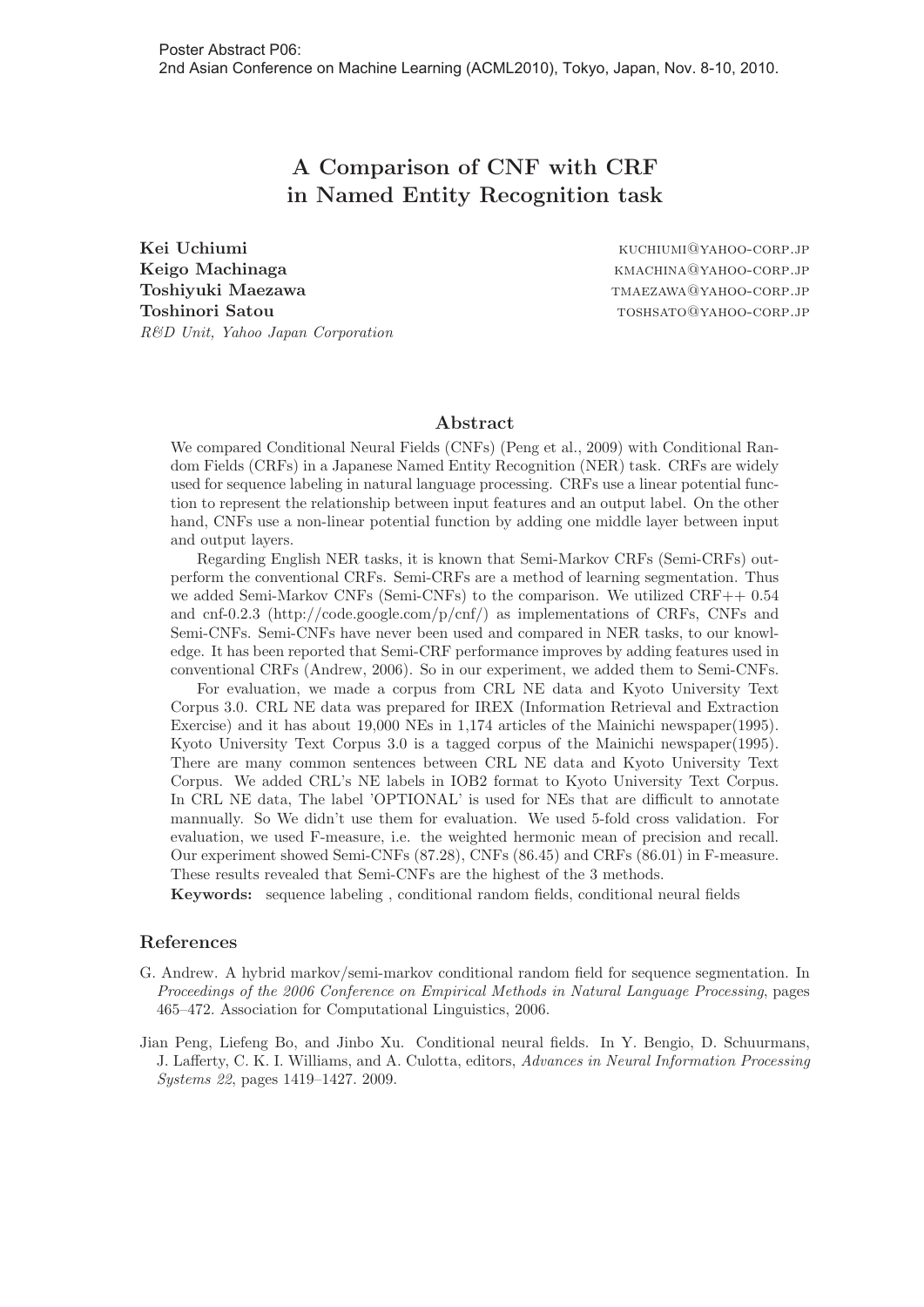### **Multiscale-Bagging with Applications to Classification**

Masayoshi Aoki(Tokyo Institute of Technology) Takafumi Kanamori (Nagoya University) Hidetoshi Shimodaira (Tokyo Institute of Technology)

We consider the problem of prediction from a learning dataset  $L = \{(x_t, y_t), t =$  $1, \ldots, n$  where the y's are the class labels. The present work is intended to find the true class label as the sample size  $n \to \infty$ . We attempt to find the true class label by the bagging method of Breiman (1996).

Ordinary bagging takes bootstrap samples  $L^{*1}, \ldots, L^{*B}$  for prediction where B is the number of bootstrap resamplies of Efron (1979). After the resampling, we make a predictor for each bootstrap sample and decide the class label by a majority of these predictors. In this bagging procedure, we can obtain the frequency of the output of each class. The frequency is called the bootstrap probability (BP).

In this study, we use this BP as the confidence level of the null hypothesis. That is, we think of BP as an approximation of the p-value of null hypothesis which the true class label is y for input x. If BP falls below the significance level  $\alpha$ , we reject the hypothesis of the class label and set the unrejected classes as candidates of the true class.

However, it is known that the BP has a bias. So, we propose the multiscalebagging which uses the multiscale bootstrap algorithm of Shimodaira (2004, 2008). The multiscale bootstrap corrects the bias of the BP, and calculates the approximately unbiased p-values (AU). We use this AU in place of BP.

We performed a simulation study for evaluating the BP and AU. Unbiased pvalues should satisfy that,

$$
P(p < \alpha) = \alpha \qquad 0 < \alpha < 1,
$$

that is, the distribution of unbiased p-values is uniform on  $(0, 1)$  when x is on the true decision boundary. We check whether the BP and AU satisfy this condition.

#### **References**

Breiman, L. Bagging Predictors, Machine Learning, 24, 123-140, 1996 Efron, B. Bootstrap methods: Another look at the jackknife, Annals of Statistics, 7, 1-26, 1979 Shimodaira, H. Approximately unbiased tests of regions using multistep-multiscale bootstrap resampling, Annals of Statistics, 32, 2616-2641, 2004 Shimodaira, H. Testing Regions with Nonsmooth Boundaries via Multiscale Bootstrap, Journal of Statistical Planning and Inference, 138, 1227-1241, 2008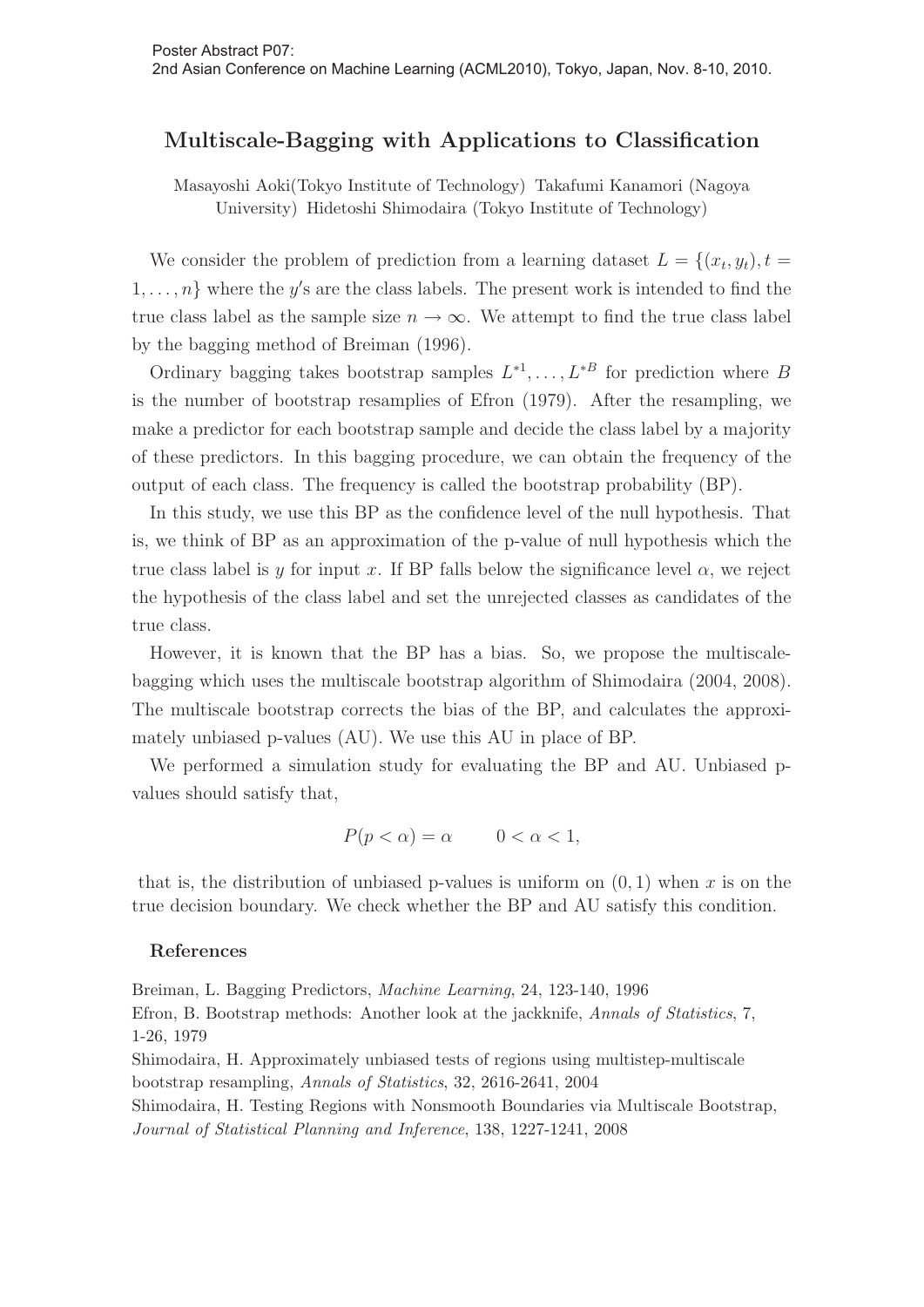# Contrasting Correlations by an Efficient Double-Clique Search Method

Aixiang Li and Makoto Haraguchi

Graduate School of Information Science and Technology, Hokkaido University, Sapporo, Japan. E-mail: aixiang,makoto@kb.ist.hokudai.ac.jp

Data mining has been applied to a broad range of activities that attempt to discover new information from existing databases. Contrast set mining is one of the most well-studied problems when given two or more comparable databases; additionally, correlation mining has also been paid much more attention in this decade. In this poster, we consider a problem of contrasting correlations over two databases (DBs). We try to find the itemsets consisting of items that are correlated at a low level in the one DB, but correlated at a medium level in the other DB.

Naturally, our correlation covers both positive and negative ones on the basis of considering the absence and presence of items in POS transactions (where the items are sales items) or in documents (where the items are words). Thus, each item can be considered as a categorical variable taking Boolean values. In general, correlation coefficient is useful for identifying linear functional dependence between random variables, but is poor at handling the case of categorical variables. The chi-squared value can be a candidate measure for the correlatedness of categorical variables. However we need to compare correlations of an itemset over two databases with different sizes. Because chi-squared value tends to be infinity as the sample size increase, it is not meaningful to compare chi-squared values over two different databases. For this reason, we introduce an extended mutual information (called k-way mutual information ) to measure the degree of the correlation among items in an itemset so that the difference of database sizes does not make an influence on the contrasted values.

For two items,  $A$  and  $B$ , their correlation are needless to say calculated by the standard mutual information  $I(A;B)$ . However, as is well known, given the condition, the third item C, the 3-way extended mutual information,  $I(A;B;C)$ , shows higher value, even when there exists no dependence between A and B. Therefore, we consider the correlation not only between two items but also among three or more items extendedly. And then the correlation of  $k$  itemset,  $X = \{x_1, \ldots, x_k\}$ , is measured by the k-way mutual information,  $I(X) = I(x_1; \ldots; x_k)$ . Based on the k-way mutual information measure, our task is to find the itemsets whose correlation at one DB is low and the correlation at the other DB is medium. The problem can be defined as: Given items set  $I = \{i_1, i_2, ..., i_n\}$ , two databases  $DB_1$  and  $DB_2$ , correlation constraints (upper bounds)  $\delta_1$  for  $DB_1$  and  $\delta_2$  for  $DB_2$  such that  $\delta_1 < \delta_2$ , correlation increase ratio r%, find subsets

 $X \subseteq I$ , subject to  $I_{DB_1}(X) < \delta_1$ ,  $I_{DB_2}(X) < \delta_2$  and  $(I_{DB_2}(X) - I_{DB_1}(X))/I_{DB_1}(X) \geq r\%.$ 

To find the itemsets, the standard method is to enumerate all possible itemsets, computing their mutual informations and then comparing them. As the number of itemsets in the itemset lattice is very huge, the cost of the standard method is high, we have to develop some pruning rules to reject useless ones. It is well known that the  $k$ -way mutual information increases monotonically as the set  $X$  grows to larger sets. More precisely, if  $I(A;B) > \delta$ , then  $I(A;B;C) > \delta$  holds. Based on the property, we introduce a new graph theoretic technique to reduce the candidate sets that violate the correlation constraints. In fact, we construct two graphs: one graph  $G_1$  for  $DB_1$ , whose edges are drawn when the correlation between a pair of items is less than  $\delta_1$ , and the other  $G_2$  for  $DB<sub>2</sub>$  when the correlation between a pair of items is less than  $\delta_2$ . By using the two graphs with the different types of edges, we search double cliques (cliques in both  $G_1$  and  $G_2$ ), and then compute their correlations in two databases. The itemsets (double cliques) satisfying the both correlation constraints and having a significant change rate of correlations are extracted.

Of course, the rare (or frequent) items or itemsets in extracted results are not useful. To avoid them, we consider a refined support constraint in searching itemsets. In this poster, an item is considered as a variable with boolean values. This leads to a fact that there are  $2^k$  supports that corresponding to  $2^k$  events for a set of k items. When the number of rare events is large, it is often the case that some included items are redundant and the combination of  $k$  items is not meaningful. Therefore, on the  $2^k$  supports, we apply a refined form of support constraint that is downward closed to prune some useless sets efficiently.

Based on these strategies, we developed an algorithm based on depth-first double-clique search. We demonstrate its effectiveness by testing it on Nikkei POS data and BankSearch Web document dataset. It is showed that some interesting combinations of sales items or words are extracted, and the contrasting correlation problem can be solved efficiently.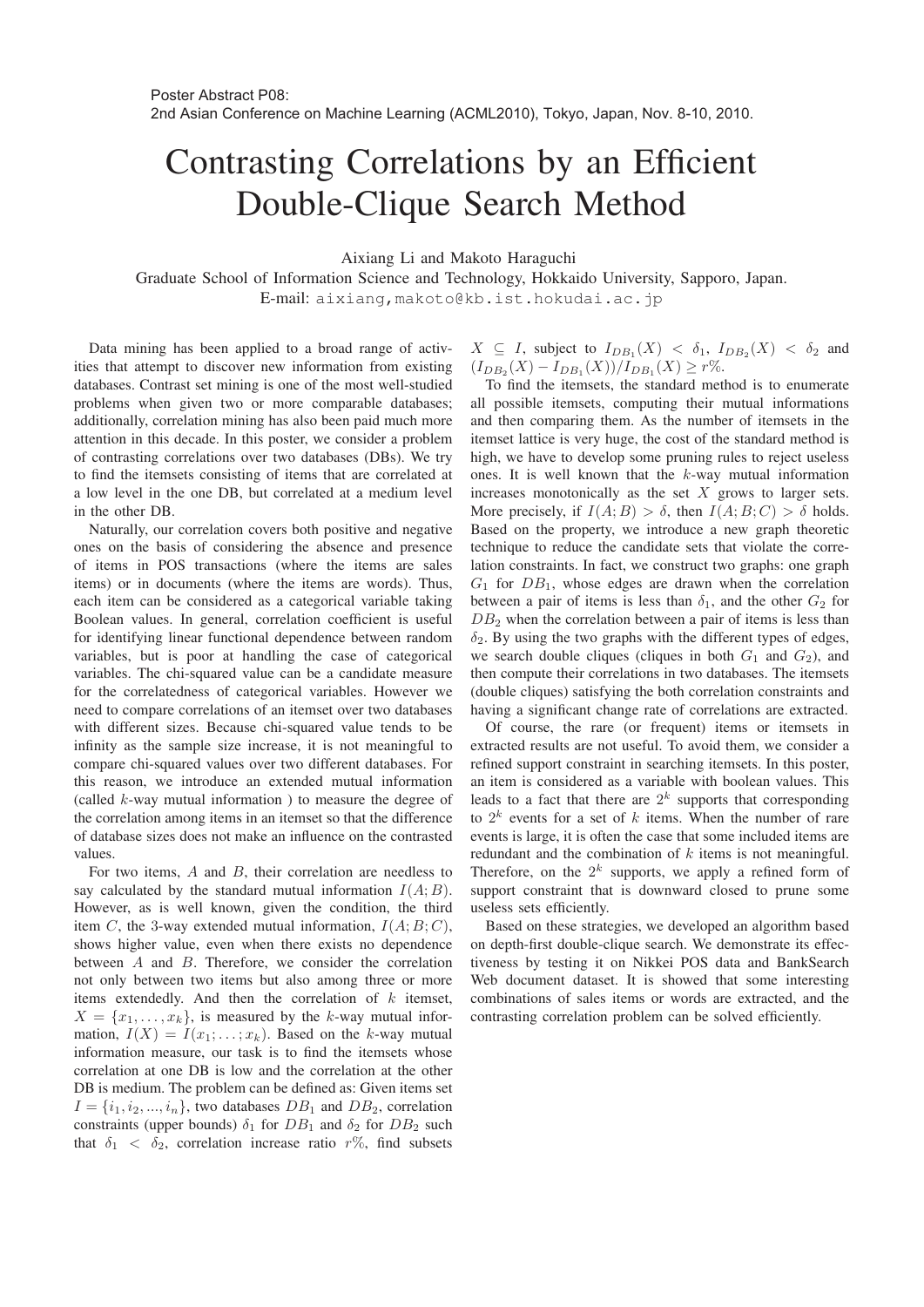## **Model-induced Regularization**

Nikon Corporation, Tokyo 140-8601, Japan

Masses of Technology and JST PRESTO, Tokyo 152-8552, Japan **substitute of Technology and JST PRESTO**, Tokyo 152-8552, Japan

#### **Abstract**

When the Bayesian estimation is applied to modern probabilistic models, an unintentional strong regularization is often observed. We explain the mechanism of this effect, and introduce relevant works.

Suppose we are given i.i.d. samples  $\{x_1, \ldots, x_n \in \mathbb{R}\}\$ taken from Gaussian model with the mean parameter  $u \in \mathbb{R}$ :

$$
p(x) = \mathcal{N}(x; u, 1^2). \tag{1}
$$

Assuming Gaussian prior,  $p_u(u) = \mathcal{N}(u; 0, c_u^2)$ , where  $c_u^2 > 0$  is a variance hyperparameter, we can perform Bayesian estimation, controlling  $c_u^2$  as a regularization constant. What if we set  $c_u^2$  to a large value  $(c_u^2 \to \infty)$ ? The answer may be trivial; we get an unregularized estimator. (More accurately, the mode of the Bayesian predictive distribution coincides to the maximum likelihood (ML) estimator.)

Suppose next the following model:

$$
p(x) = \mathcal{N}(x; ab, 1^2). \tag{2}
$$

Here, the parameters are  $a, b \in \mathbb{R}$ , whose product corresponds to the parameter  $u$  in the original model (1). Let us assume Gaussian priors on a and b:  $p_a(a) = \mathcal{N}(a; 0, c_a^2), p_b(b) = \mathcal{N}(b; 0, c_b^2)$ . Will we similarly get an unregularized estimator of  $u = ab$  when  $c_a^2, c_b^2 \rightarrow \infty$ ?

The answer is NO. The estimator tends to be strongly regularized. We call this effect model-induced regularization (MIR), since it is inherent in the model likelihood function.

Actually,  $Eq.(2)$  is a special case of the matrix factorization model, and therefore, MIR explains the empirically observed superiority (Salakhutdinov & Mnih, 2008) of full-Bayesian estimation over maximum a posteriori (MAP) estimation. Here, note that MIR is

caused by density non-uniformity of distribution functions in the parameter space, and therefore observed only when at least one parameter is integrated out. (No parameter is integrated out in MAP.) Other popular models in machine learning, e.g., mixture models and hidden Markov models, also have a similar structure to Eq.(2), which induces MIR.

The origin of MIR can be explained in terms of the Jeffreys prior (Jeffreys, 1946), with which the two models, (1) and (2), give the equivalent estimation. Another explanation has been done in the context of visual recognition (Freeman, 1994). Although the idea of the Jeffreys prior is widely known, people seem to underestimate the strength of this effect.

In our poster, we will explain why MIR occurs. Then, works that relate MIR with singularities of probabilistic models are introduced. A powerful procedure for quantitative evaluation of MIR has been developed, and applied to various models (Watanabe, 2009). Theoretical analysis has been extended to the variational Bayesian (VB) approximation. We will also introduce works that clarified the strength of MIR when VB is applied (Nakajima & Sugiyama, 2010).

- Freeman, W. (1994). The Generic Viewpoint Assumption in a Framework for Visual Perception. Nature, 368, 542– 545.
- Jeffreys, H. (1946). An Invariant Form for the Prior Probability in Estimation Problems. Proceedings of the Royal Society of London. Series A. (pp. 453–461).
- Nakajima, S., & Sugiyama, M. (2010). Implicit Regularization in Variational Bayesian Matrix Factorization. ICML2010.
- Salakhutdinov, R., & Mnih, A. (2008). Bayesian Probabilistic Matrix Factorization using Markov Chain Monte Carlo. ICML 2008.
- Watanabe, S. (2009). Algebraic geometry and statistical learning. Cambridge, UK: Cambridge University Press.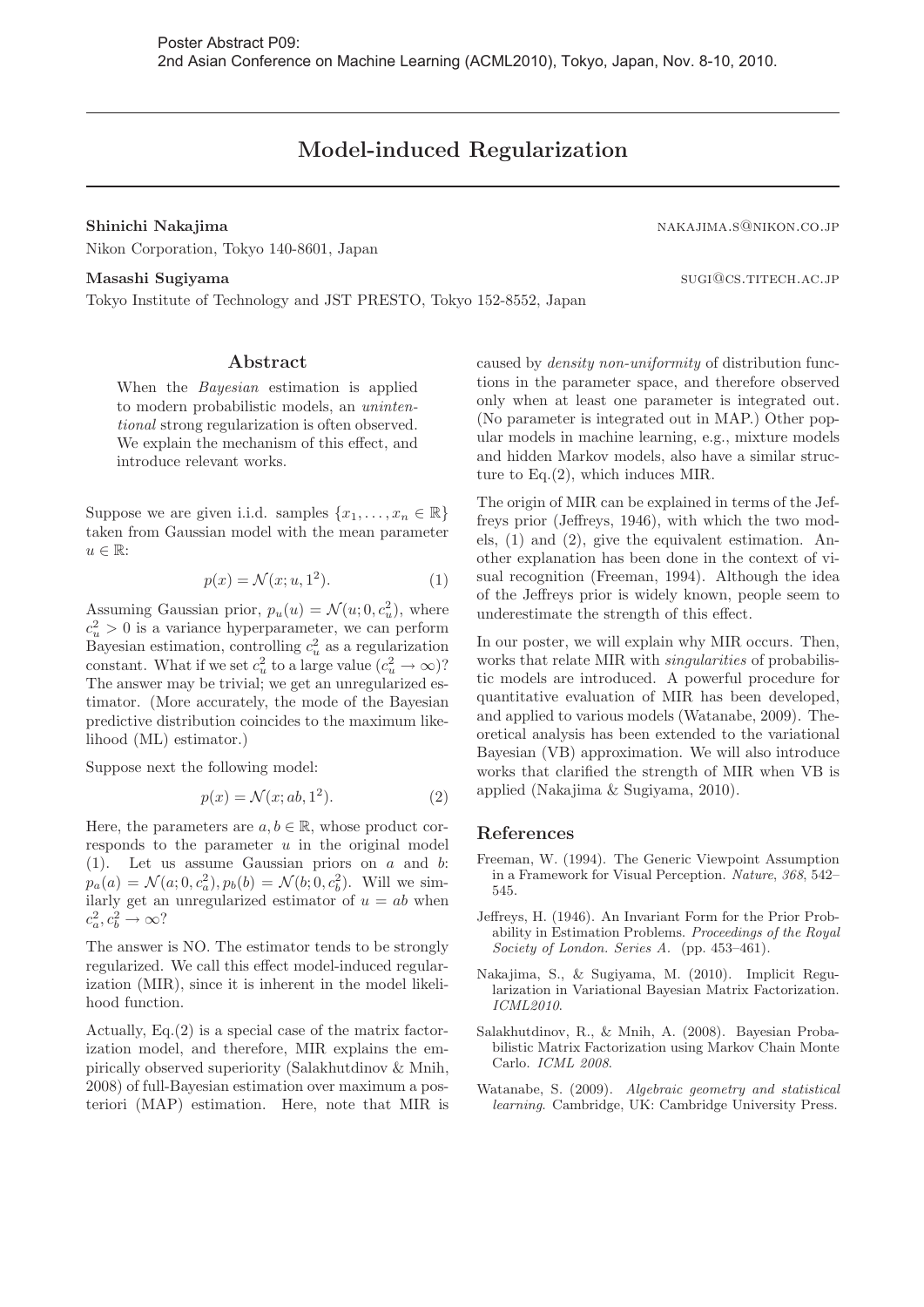## **Slice Sampling on Chinese Restaurant Process**

Takaki Makino

Division of Project Coordination, University of Tokyo 5-1-5 Kashiwa-no-ha, Kashiwa-shi, Chiba 277-8568 Japan mak@scint.dpc.u-tokyo.ac.jp

We propose a method for applying slice sampling [1] to a predictive distribution obtained from Chinese Restaurant Process [2]. To perform correct slice sampling on the mixture of finite points of probability mass and probability distribution, our proposed method first decides the probability distribution to be sampled probabilistically, and perform slice sampling on the distribution. This sampling method can be combined with conditional simultaneous draw sampler [5] to construct an efficient sampler for more complex distributions, such as infinite HMM [6].

Slice sampling [1] is an Markov chain Monte Carlo sampling technique that draws samples from an unnormalized probability distribution. It is known that slice sampling on a discrete distribution, such as a multinomial distribution, effectively accelerates sampling by reducing the number of candidates considered in a sampling process [3]. Consider sampling from distribution  $q(x) = \frac{f(x)p(x)}{z}$ , where  $p(x)$  is a multinomial distribution over integer {1...N}, f(x) is a non-negative function that is expensive to be evaluated, and Z is the normalization constant, i.e.,  $Z = \sum_{x} f(x)p(x)$ . For efficient sampling, we want to avoid the normalization constant Z, which involves N times of evaluations of the function f(x). In slice sampling, we first sample the auxiliary variable  $u \sim \text{Uniform}(0, p(x'))$  using the previous sample x', and draw the next sample from distribution  $\tilde{q}(x) = \frac{f(x)I(p(x) > u)}{\tilde{z}}$ , where I is the indicator function, whose value is 1 if the condition is true and 0 otherwise, and  $\tilde{Z} = \sum_{x:p(x)>u} f(x)$ . When  $p(x')$  is high (which is likely to occur), the condition  $p(x) > u$  is likely to be false for many candidates, and the number of required evaluations of  $f(x)$  in one sampling step is reduced. This is particularly effective when  $p(x)$  is subject to a Dirichlet process, because we can avoid possibly infinite number of evaluations.

Theoretically, we can apply the Slice sampling technique to a predictive distribution of Chinese Restaurant Process. Consider an unknown distribution  $G \sim \text{CRP}(\alpha, H)$ , where  $\alpha$  is the hyperparameter and H is a base measure, and we observed n samples from G, which consists of m discrete values,  $x_1, ..., x_m$ , and the value  $x_i$  appears  $n_i$  times  $(1 \le i \le m, \sum n_i = n)$ . Then the predictive distribution of G is given as the following:  $P = \sum_{i=1}^{m} \frac{n_i}{n+\alpha} \delta_{x_i} + \frac{\alpha}{n+\alpha} G_0$ , where  $\delta_x$  is a point distribution function on x.

However, in many cases, the support of H consist of an infinite number of possible values, each of which has infinitesimal probability mass compared to  $\delta_{x}$ . If we directly apply slice sampling to P and the previous sample x' is equal to observed sample  $x_i$ , we will obtain a sample from one of such values only when the auxiliary variable u is infinitesimally small, that is expected to be probability zero.

If H does not have probability mass on any observed value  $x_i$ , we can solve this problem by gathering the infinite number of infinitesimal probabilities into a special valu 0, and perform slice sampling on  $\tilde{P} = \sum_{i=1}^{m} \frac{n_i}{n+\alpha} \delta_{x_i} + \frac{\alpha}{n+\alpha} \delta_0$ ; if the previous sample  $x'$  does not match to any of observed samples  $x_i$ , we consider as if the previous sample was 0, and if the obtained sample is 0, we replace the result x with a random sample from the base measure H. However, if H have non-zero probability for any observed value  $x_i$ , this sampling scheme is not correct. This happens in particular when we want to apply slice sampling on hierarchical Chinese restaurant process [4].

We propose a new method that performs sampling to obtain the probability distribution to be sliced. We first decide  $x_0$ , which is the candidate value corresponding to the value from H, as followings: if the previous sample x' does not match to any of the observed values  $x_i$ , let  $x_0$  be  $x'$ , and otherwise, obtain  $x_0$  by a random sampling from the base measure H. After that, we perform slice distribution  $\hat{P} = \sum_{i=1}^{m} \frac{n_i}{n+\alpha} \delta_{x_i} + \frac{\alpha}{n+\alpha} \delta_{x_0}$ ; this is easily implemented by treating the two cases, when  $x_0 = x_i$  for some i and when  $x_0$  does not match to any  $x_i$ . We confirmed that correctness of this sampling method by showing that the method satisfies detailed balance.

- [1] Radford Neal. Slice sampling. *Annals of Statistics*, 31:705–741, 2003.
- [2] D. Aldous. Exchangeability and related topics. In *École d' été de Probabilités de Saint-Flour XIII–1983, Lecture notes in mathematics 1117*, pages 1–198. Springer Verlag, 1985.
- [3] J. van Gael, Y. Saatci, Y. Teh, and Z. Ghahramani. Beam sampling for the infinite hidden Markov model. In *Proceedings of the 25th Annual International Conference on Machine Learning (ICML 2008)*, pages 1088–1095, 2008.
- [4] Y. W. Teh, M. I. Jordan, M. J. Beal, and D. M. Blei. Hierarchical Dirichlet processes. *Journal of the American Statistical Association*, 101(476):1566–1581, 2006.
- [5] Takaki Makino, Shunsuke Takei, Daichi Mochihashi, Issei Sato, and Toshihisa Takagi. Conditional simultaneous draws from hierarchical Chinese restaurant processes. In *Proceedings of Nonparametric BayesWorkshop 2009*, 2009.
- [6] Matthew J. Beal, Zoubin Ghahramani, and Carl E. Rasmussen. The infinite hidden Markov model. In *Advances in Neural Information Processing Systems*, volume 14, pages 577–584. MIT Press, 2002.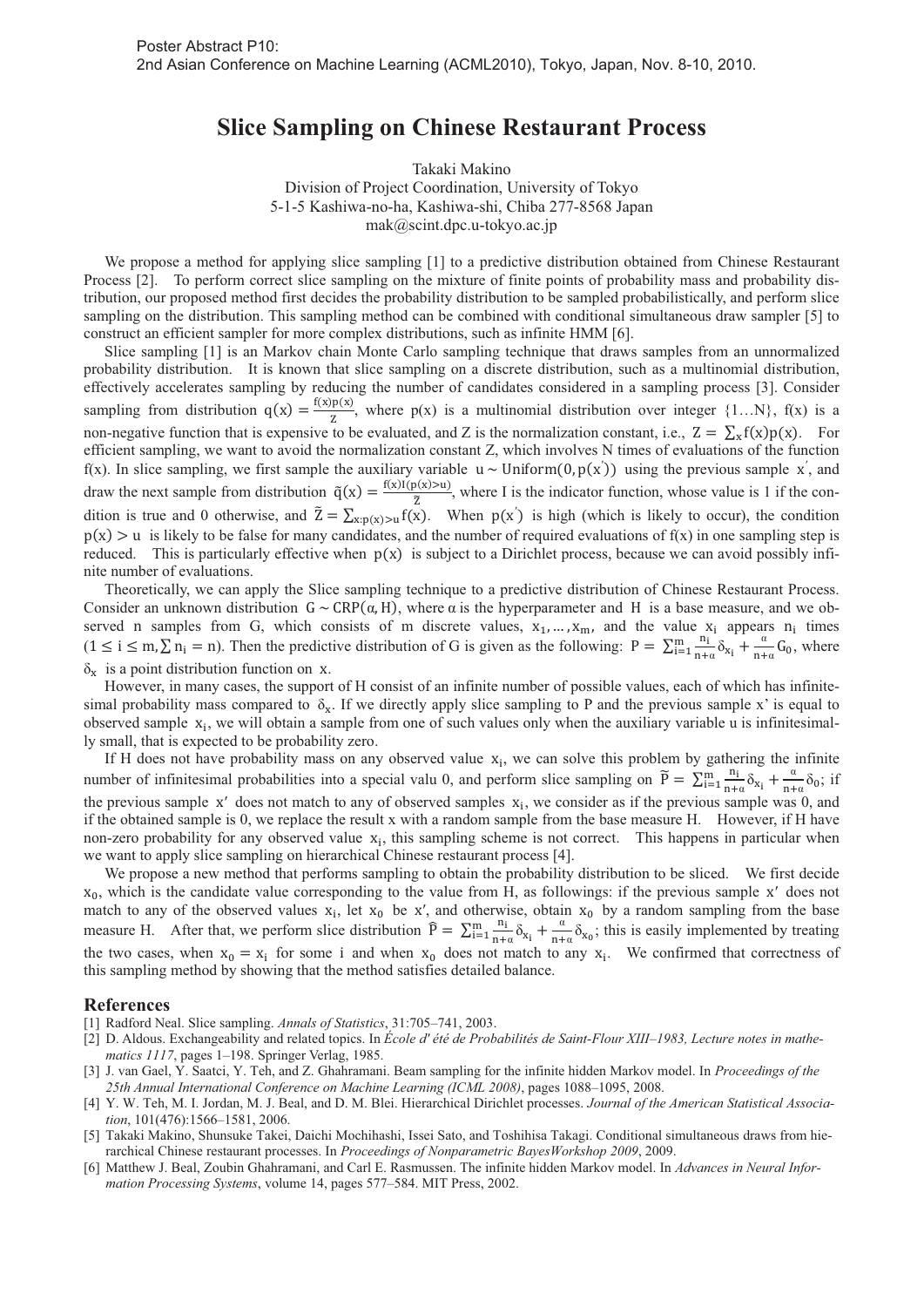## Interactive Behavior Adaptation Through Dialogue Based on Bayesian Network

Saifuddin Md Tareeq\* The Graduate University for Advanced **Studies** Department of Informatics, National Institute of Informatics 2-1-2 Hitotsubashi, Choyoda Ku, Tokyo smtareeq@nii.ac.jp

*Abstract***— To advance robotics and incorporate robots into our daily lives, natural and intuitive approaches must be developed that allow new skills to be taught in a timely manner. Teaching and learning is an approach especially suited for robotic application with non-technical users. In this paradigm the robot is shown examples of the desired behavior and infers the demonstrator's latent control policy. To learn the behavior strategy, conventional methods observes sets of sensor input and command output, extracts meaningful relation between the sensor and commands using statistical methods. But the performance of the learning strongly depends on the quality of the dataset of sensor and command. When the dataset included significant data, the learning would be a success; however it is difficult to obtain significant data for human-robot interaction in real world, because the robots basically store the dataset in every process cycle. For example, when a user kept operating same command in same situation, the statistical learning procedure tends to output the frequent command even though the sensor is not the frequent but rare. To select the rare command for rare observation, the system should ignore insignificant frequent data to avoid bad learning quality. We proposed a technique to manage experience data with evaluation of significance of the dataset based on a concept of change in degree of confidence. For a small change in the degree of confidence, the situation is considered familiar and thus data is regarded as an insignificant for learning, so that data will be discarded. On the other hand when the change in the degree of confidence is larger the situation is considered unfamiliar and thus data is regarded as significant for learning and used for learning. In addition to the learning of policy and detecting and adapting to the changes in policies, in this paper we present that interactive learning has been integrated with our system so that the robot can make interaction with the user by asking question or clarifying situation when it has low confidence. We adopted Bayesian networks to represent the policy, because it can incorporate prior knowledge and causal interaction of sensor and command**

Tetsunari Inamura The Graduate University for Advanced Studies and National Institute of Informatics 2-1-2 Hitotsubashi, Choyoda Ku, Tokyo inamura@nii.ac.jp

**can be represented even though the observation of the user command is not well conducted and also it can output a degree of belief for behavior decision based on observation of sensor as evidence. Conventional simple belief calculation based on frequency of the dataset causes the problem that the system tends to output the most frequent command even though sensor input for rare situation is given, when the dataset observed continuously during the human-robot interaction. The problem arises because the prior probability is calculated using the numbers of observations. This factor also causes another problem that the robot cannot adapt rapidly to changeable policies of the user. We think the concept of checking change in the degree of confidence is also effective for this problem. We adopted Dirichlet distribution to evaluate the significance of data. The Dirichlet distribution represents not only event probability among several propositions, but also degree of confidence for the output probability just referring a set of number of observation for the propositions. The system calculates the degree of confidence before and after the current observation. The change in the two degrees of confidence can be regarded as the importance of the observation to the learning process. We developed a teaching and learning system using Bayesian network that incorporated our concept. In an example experiment, a user operates a mobile robot using a joystick controller. The robot observes the given motor command and distance sensor information obtained by eight sonar sensor mounted on the front side. In our previous paper we investigated the feasibility of the proposed method by experiments in which the robot could learn policy and also rapidly adapt to the changes in the user policy. The result showed the proposed method could ignore insignificant dataset to avoid obtaining inappropriate policy cause from too much frequent dataset. In this paper we conduct and discuss an experiment in which the robot interact with the user by asking questions or clarifying situation when it have low confidence.**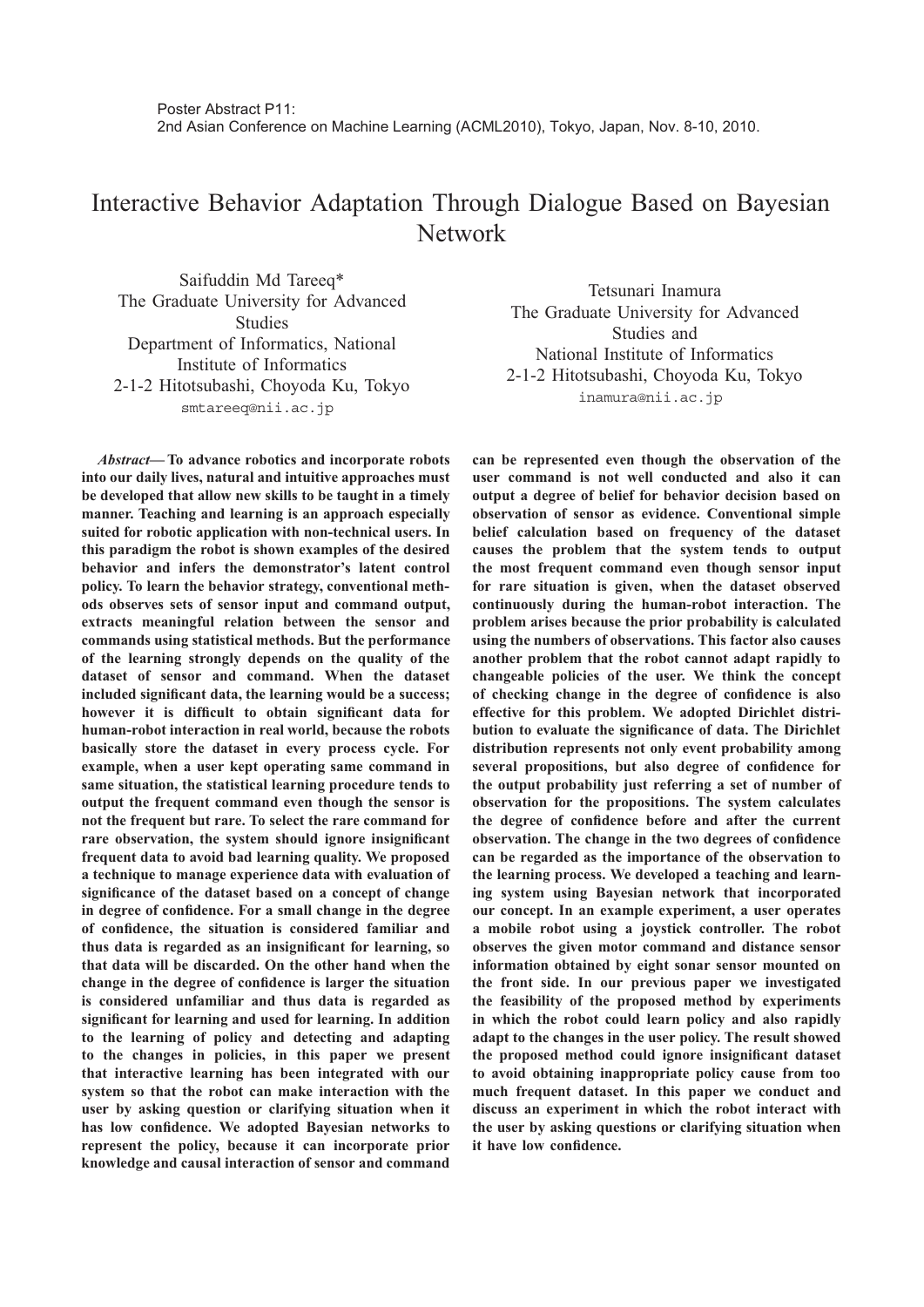2nd Asian Conference on Machine Learning (ACML2010), Tokyo, Japan, Nov. 8-10, 2010.

# Maximum Volume Clustering

Gang Niu<sup>1,3</sup> Bo Dai<sup>2</sup> Lin Shang<sup>1</sup> Masashi Sugiyama<sup>3</sup> State Key Laboratory for Novel Software Technology, Nanjing University NLPR/LIAMA, Institute of Automation, Chinese Academy of Science Department of Computer Science, Tokyo Institute of Technology

#### **Introduction**

## **Algorithm**

To the best of our knowledge, Maximum Margin Clustering (MMC)—which maximizes the margin between two opposite clusters—is the first clustering algorithm directly connecting to statistical learning theory. For this reason, MMC has been extensively investigated recently. However, the large margin principle (LMP) is not the only way to go. There is also a large volume principle (LVP). Roughly speaking, machine learning algorithms based on LVP should prefer hypotheses in some large-volume equivalence classes.

In this work, we propose a novel model for clustering called Maximum Volume Clustering (MVC), which serves as a prototype partitioning the data into two clusters based on LVP. Given the samples  $X_n$ , we construct an  $n \times n$  symmetric positive definite matrix Q that contains pairwise information about  $X_n$ , and then an Q-dependent hypothesis space  $\mathcal{H}_Q$ . If there is a measure on  $\mathcal{H}_Q$ , namely the *power*, then we can talk about the *likeli*hood or confidence of each equivalence class. Similarly to the margin in MMC, the notion of volume can also be regarded as an estimation of the power. Therefore, the larger the volume is, the more confident we are of the data partition. Thus we consider the partition lying in the equivalence class with the maximum volume as the best partition.

Similarly to other clustering approaches, the optimization problem involved in our MVC is NP-hard, so we introduce two approximation schemes: a soft-label MVC algorithm based on *sequential quadratic program*ming and a hard-label one based on semidefinite programming. We show that these two approximations can be reduced to spectral clustering and MMC in special cases. Hence the proposed MVC model may be regarded as a natural extension of existing spectral and large margin approaches. We also establish finite sample stability and an error bound for the soft-label MVC method. Experiments show that the proposed MVC approach is promising.

The primal problem of the Soft-Label Maximum Volume Clustering is

$$
\min_{\mathbf{h}\in\mathbb{R}^n} -2\|\mathbf{h}\|_1 + \gamma \mathbf{h}^\top Q \mathbf{h} \quad \text{s.t. } \|\mathbf{h}\|_2 = 1.
$$

At the t-th iteration, the subproblem at the current solution  $(\mathbf{h}_t, \eta_t)$  is

$$
\min_{\mathbf{p}_t \in \mathbb{R}^n} \ \mathbf{p}_t^\top (\gamma Q - \eta_t I) \mathbf{p}_t + 2(\gamma Q \mathbf{h}_t - \text{sgn}(\mathbf{h}_t))^\top \mathbf{p}_t
$$
\ns.t. 
$$
2\mathbf{h}_t^\top \mathbf{p}_t + \mathbf{h}_t^\top \mathbf{h}_t = 1, \ |\mathbf{p}_t^\top \mathbf{1} + \mathbf{h}_t^\top \mathbf{1}| \leq b. \tag{1}
$$

In our experiments we use an initialization  $\mathbf{h}_0 = \text{sgn}(\mathbf{v}_2 - \frac{1}{n}\mathbf{v}_2^{\top}\mathbf{1}\mathbf{1}) / || \, \text{sgn}(\mathbf{v}_2 - \frac{1}{n}\mathbf{v}_2^{\top}\mathbf{1}\mathbf{1}) ||_2$ and  $\eta_0 = -0.001$ , where **v**<sub>2</sub> is the second smallest eigenvector of Q.

| Algorithm 1: SL-MVC (SQP version)                                                                                                        |
|------------------------------------------------------------------------------------------------------------------------------------------|
| <b>input</b> : stop criterion $\epsilon$ , matrix Q,                                                                                     |
| regularization parameter $\gamma$ ,                                                                                                      |
| class balance parameter b                                                                                                                |
| <b>output:</b> soft response vector $h_{t+1}$                                                                                            |
| initialize $h_0$ and $\eta_0$ , and $t := -1$ ;                                                                                          |
| repeat                                                                                                                                   |
| $t := t + 1$ ; optimize (1) to obtain $\mathbf{p}_t$ ;                                                                                   |
| update $\mathbf{h}_{t+1} := \mathbf{h}_t + \mathbf{p}_t;$                                                                                |
| update $\eta_{t+1} =$                                                                                                                    |
| $(\gamma Q \mathbf{h}_{t+1} - \eta_t \mathbf{p}_t - \text{sgn}(\mathbf{h}_t))^{\top} \mathbf{h}_t / (\mathbf{h}_t^{\top} \mathbf{h}_t);$ |
| until $\ \mathbf{h}_{t+1}-\mathbf{h}_{t}\ _{2}^{2}+\ \eta_{t+1}-\eta_{t}\ _{2}^{2} \leq \epsilon;$                                       |

#### **Experiments (partial)**

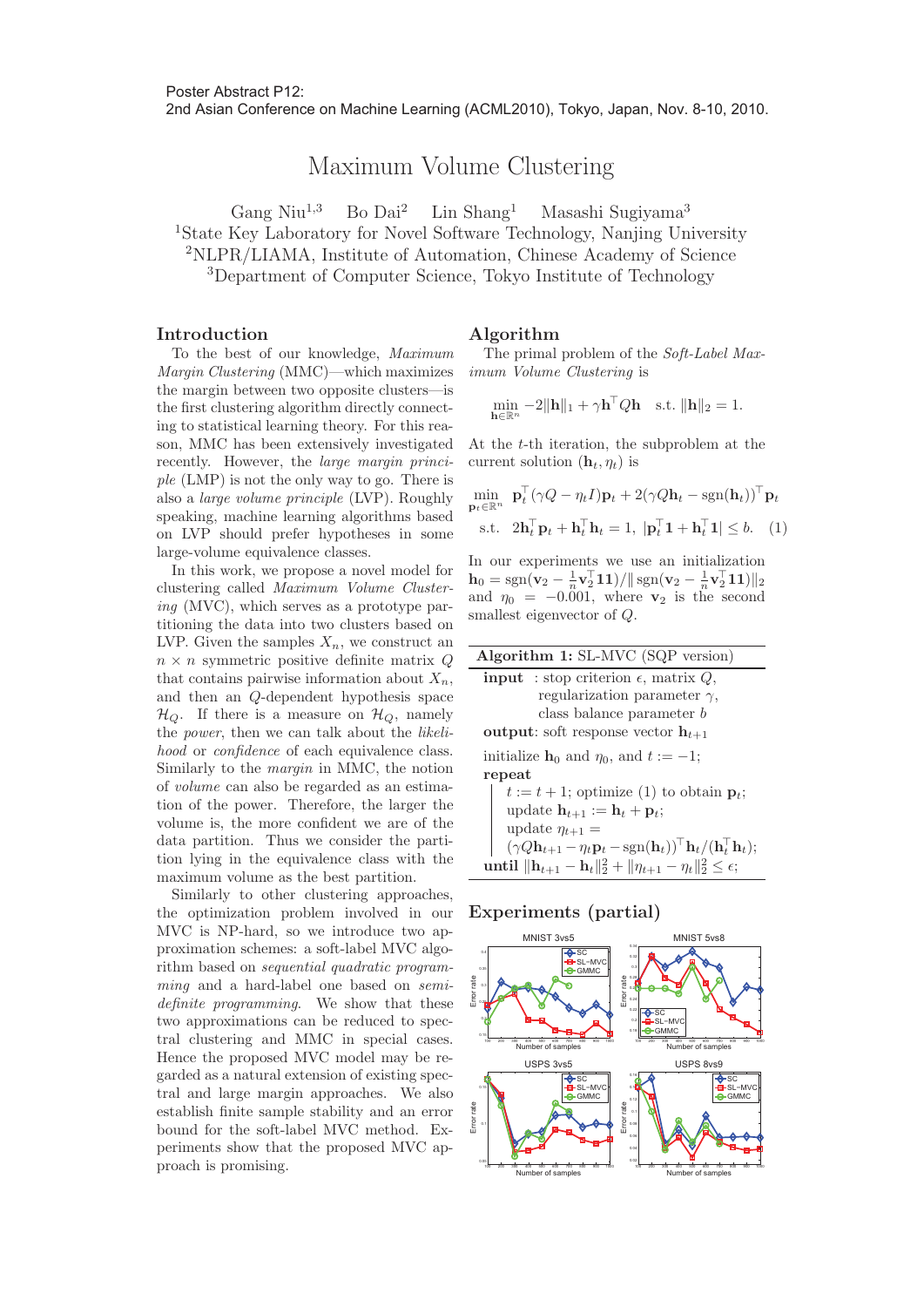## **Using Conditional Random Fields to validate observations in a 4W1H paradigm**

Electric Engineering Department University of Tokyo

Electric Engineering Department University of Tokyo

Electric Engineering Department University of Tokyo

Leon F. Palafox **LEON@HLAB.IIS.U-TOKYO.AC.JP** 

Laszlo A. Jeni **laszlo** A. Jeni **laszlo** LASZLO @HLAB.IIS.U-TOKYO.AC.JP

**Hideki Hashimoto** hashimoto@iis.u-tokyo.ac.jp

#### **Abstract**

Intelligent spaces final goal has been, since its inception, to help users to perform their daily tasks in the most effective way. To do this, a good system able to detect and classify human activity is needed. In the iSpace, we perform this classification using a large number of sensors attached both to the humans and the objects in the environment. We classify the sensors output using the 4W1H paradigm in which each of them provides specific information to a set of 5 variables (Where, What, Who, When and How) that can describe the current situation of the space.

To do the 4W1H classification we used specialized sensors, capable of providing information regarding each variable; systems equipped with linear accelerometers, gyroscopes and magnetometers provide an extensive reading of the movements for the How and What variables, for the Who, we used RFID tags attached to the users, and for the When and Where, we used the localized information (IP and Time) from the computer that was, in the reading time, closer to the user.

Yet, these systems are prone to failure, since the sensing must be exhaustive and relies on very sensitive accelerometers attached to the elements in the environment, the sensors in the objects may provide a misfiring if there is a brief movement that involves objects not related to the current activity. For example, if while typing a keyboard, accidentally a cup is moved, the system may classify the current activity as the user having a sudden sip of water and react accordingly to it by pouring some more water.

We propose a method to test and prevent these misfirings using conditional random fields (CFR), since they offer a training algorithm for sequential data that allows us to train the likelihood of the states in the system given that we know each state related observations. In our specific case, the observations of our system will be the 4W1H provided from the sensors (which are not random, thus the use of CFR against Markov Random Fields)and the states will be latent random variables that define the situation in the environment. Using the CFR we will know whether a current sequence of states is likely to occur in the system and if an unlikely sequence of observations happens, we can easily detect and classify it as a misfiring.

**Keywords:** Conditional Random Field, 4W1H, Human Activity Recognition

-c 2010 Leon Palafox, Laszlo Jeni, and Hideki Hashimoto.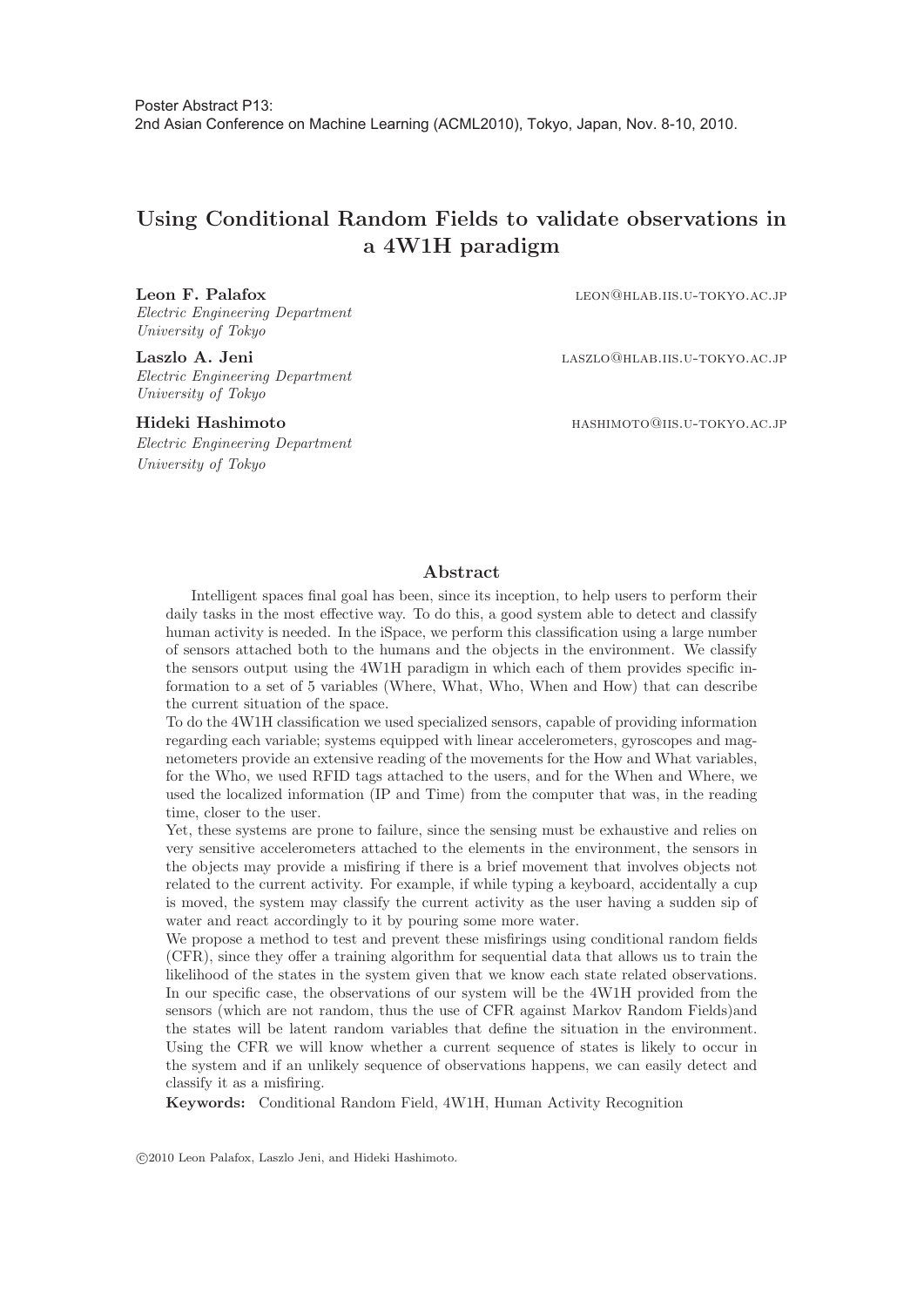## **Multiscale Bagging with Applications to Classi cation and Active Learning**

Hidetoshi Shimodaira<sup>1</sup> (shimo@is.titech.ac.jp) Takafumi Kanamori<sup>2</sup> (kanamori@is.nagoya-u.ac.jp) Masayoshi Aoki<sup>1</sup> (aoki6@is.titech.ac.jp) Kouta Mine<sup>1</sup> (mine7@is.titech.ac.jp)

<sup>1</sup> Department of Mathematical and Computing Sciences, Tokyo Institute of Technology

<sup>2</sup> Department of Computer Science and Mathematical Informatics, Nagoya University

### **Abstract**

We propose multiscale bagging as a modi cation of the bagging procedure. In ordinary bagging of Breiman (1996), the bootstrap resampling of Efron (1979) is used for generating bootstrap samples. We replace it with the multiscale bootstrap algorithm of Shimodaira (2002, 2004, 2008). In multiscale bagging, the sample size m of bootstrap samples may be altered from the sample size n of learning dataset. This is called the  $m$  out of  $n$  bootstrap in statistical literature, but our multiscale bootstrap is very different in the choice of m.

For assessing the output of a classi er, we compute bootstrap probability of class label; the frequency of observing a speci ed class label in the outputs of classi ers learned from bootstrap samples. A scaling-law of bootstrap probability with respect to a scale parameter

$$
\sigma^2 = \frac{n}{m} \tag{1}
$$

has been developed in connection with the geometrical theory of Efron and Tibshirani (1998).

We consider two different ways for using multiscale bagging of classi ers. The rst usage is to construct a con dence set of class labels, instead of a single label. The second usage is to nd inputs close to decision boundaries in the context of query by bagging (Abe and Mamitsuka, 1998) for active learning. The statistical theory proves that an appropriate choice of m is  $m = -n$ , i.e.,  $\sigma^2 = -1$ , for the rst usage, and  $m = \infty$ , i.e.,  $\sigma^2 = 0$ , for the second usage. For implementing this idea, we de ne a normalized bootstrap probability by

$$
p_{\sigma^2}(\mathbf{x}, y) = \Phi\left(\sigma \Phi^{-1}(-\sigma^2(\mathbf{x}; y))\right),\tag{2}
$$

where  $\sigma^2(\mathbf{x}, y)$  is the bootstrap probability for input **x** and output y, and  $\Phi(\cdot)$ is the CDF of  $N(0, 1)$ . We then compute  $p_{\sigma^2}(\mathbf{x}, y)$  for several  $m > 0$  values, say,  $m = n/2, n, 2n$ , and extrapolate it to either

$$
\sigma^2 = -1, \quad \text{or} \quad \sigma^2 = 0. \tag{3}
$$

- B. Efron and R. Tibshirani. The problem of regions. Annals of Statistics, 26: 1687–1718, 1998.
- H. Shimodaira. Approximately unbiased tests of regions using multistepmultiscale bootstrap resampling. Annals of Statistics, 32:2616–2641, 2004.
- H. Shimodaira. Testing regions with nonsmooth boundaries via multiscale bootstrap. Journal of Statistical Planning and Inference, 138:1227–1241, 2008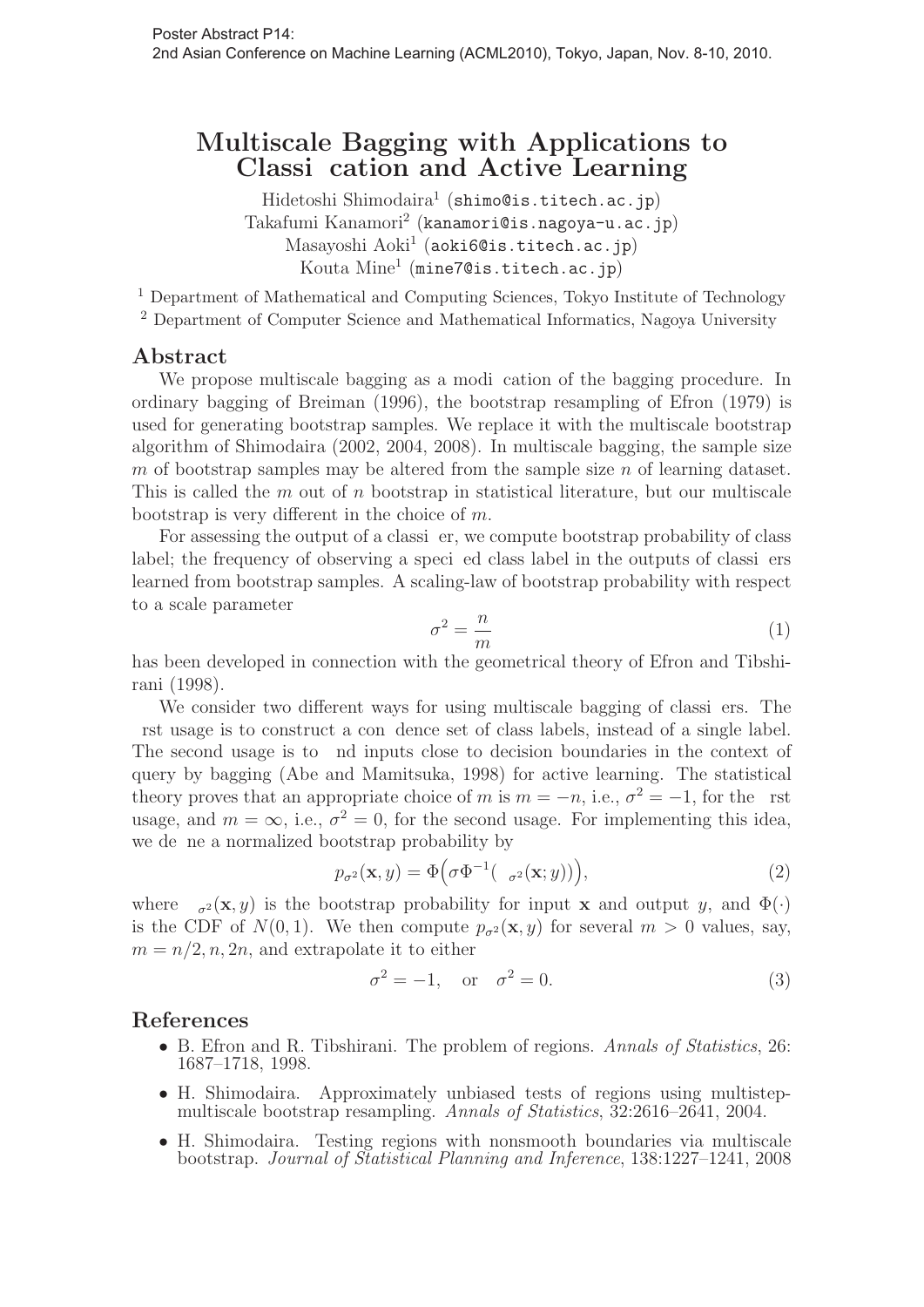## **Adjustment for multiple hypotheses testing in comparative classification studies**

**Daniel Berrar. berrar. berrar. berrar. berrar. berrar. berrar. berrar. berrar. berrar. berrar. berrar. berrar. berrar. berrar. berrar. berrar. berrar. berrar. berrar. berrar. berr** 

Interdisciplinary Graduate School of Science and Engineering Tokyo Institute of Technology 4259 Nagatsuta, Midori-ku Yokohama 226-8502, Japan

#### **Abstract**

Comparative classification studies that include more than two models entail the problem of multiple hypotheses testing. Here, we investigated this problem for fully specified classifiers that are compared on a small-sample, independent test set. Our analysis included only classifiers with a known true performance and therefore with known pair-wise differences. We evaluated the significance of these differences using McNemar's test and confidence intervals for performance measures, with and without corrections for multiple testing. We compared five classifiers using a real-world data set and two Monte Carlo experiments, simulating 10000 comparative studies each. In our experiments, we observed that the confidence intervals based on Quesenberry and Hurst with adjustments based on Holm's method provided for an acceptable Type I error while the Type II error was not overly elevated. The Holm-adjusted intervals based on Quesenberry and Hurst are recommended for comparing multiple fully specified classifiers on an independent test set, specifically when this test set is relatively small, as in the present study. Comparative studies generally include more than two models, and the resulting multiplicity problem needs to be adequately addressed to avoid erroneous conclusions about the differences in performance.

**Keywords:** classification, multiple testing, McNemar's test, Quesenberry and Hurst interval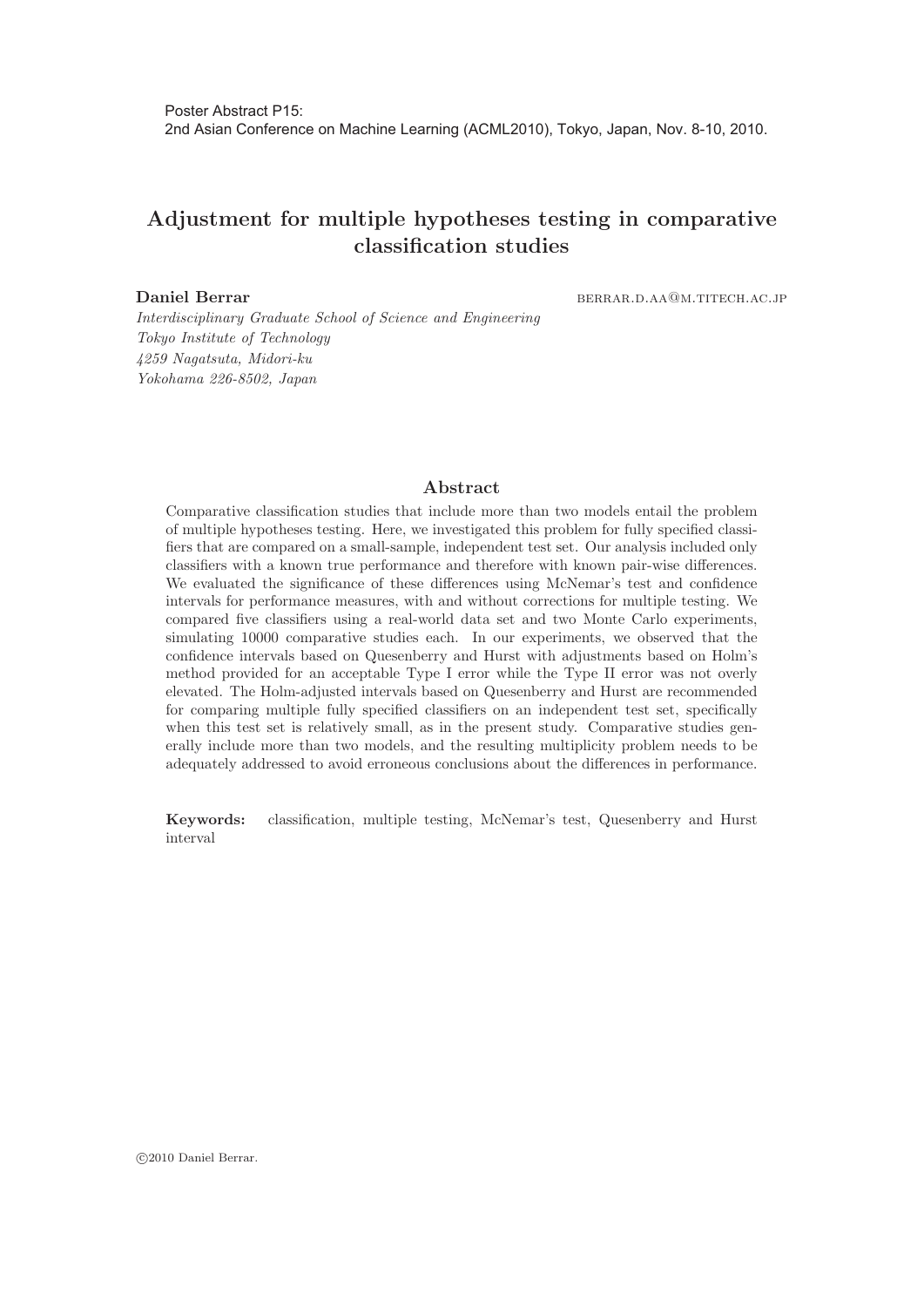## **Inference in Latent Conditional Models: the Computational Complexity Analysis and a Comparative Study of Solutions**

Department of Mathematical Informatics University of Tokyo

Department of Mathematical Informatics University of Tokyo

Department of Computer Science University of Tokyo

**Xu Sun** xusun@mist.i.u-tokyo.ac.jp

**Hisashi Kashima kashima** kashima kashima kashima kashima kashima kashima kashima kashima kashima kashima kashima kashima kashima kashima kashima kashima kashima kashima kashima kashima kashima kashima kashima kashima ka

**Takuya Matsuzaki** maturaki matuzaki matuzaki matuzaki matuzaki matuzaki matuzaki matuzaki matuzaki matuzaki matuzaki matuzaki matuzaki matuzaki matuzaki matuzaki matuzaki matuzaki matuzaki matuzaki matuzaki matuzaki matuz

#### **Abstract**

Latent conditional models have become popular recently in both natural language processing and vision processing communities. Since efficient inference on traditional models, like CRFs, are well-solved by using dynamic programming, it seems to many people that the inference in latent conditional models can also be efficiently solved by using similar techniques. To make the situation clear for the upcoming studies on this direction, in this paper we analyzed the computational complexity of the inference problem in latent conditional models, and show that this problem is an NP-hard problem. To the extent of our knowledge, this is the first proof of the NP-hardness of the latent conditional models, even in a simple linear chain case. It also indicates that more complicated structured latent conditional models (e.g., tree-structured latent models for syntactic parsing) is also NPhard. Besides the analysis on the computational complexity, we also made a comparative study on the various inference methods based on approximation techniques or heuristics. Our experiments demonstrate that the bounded version of the latent-dynamic inference outperforms other alternative methods, and with quite fast inference speed in practice.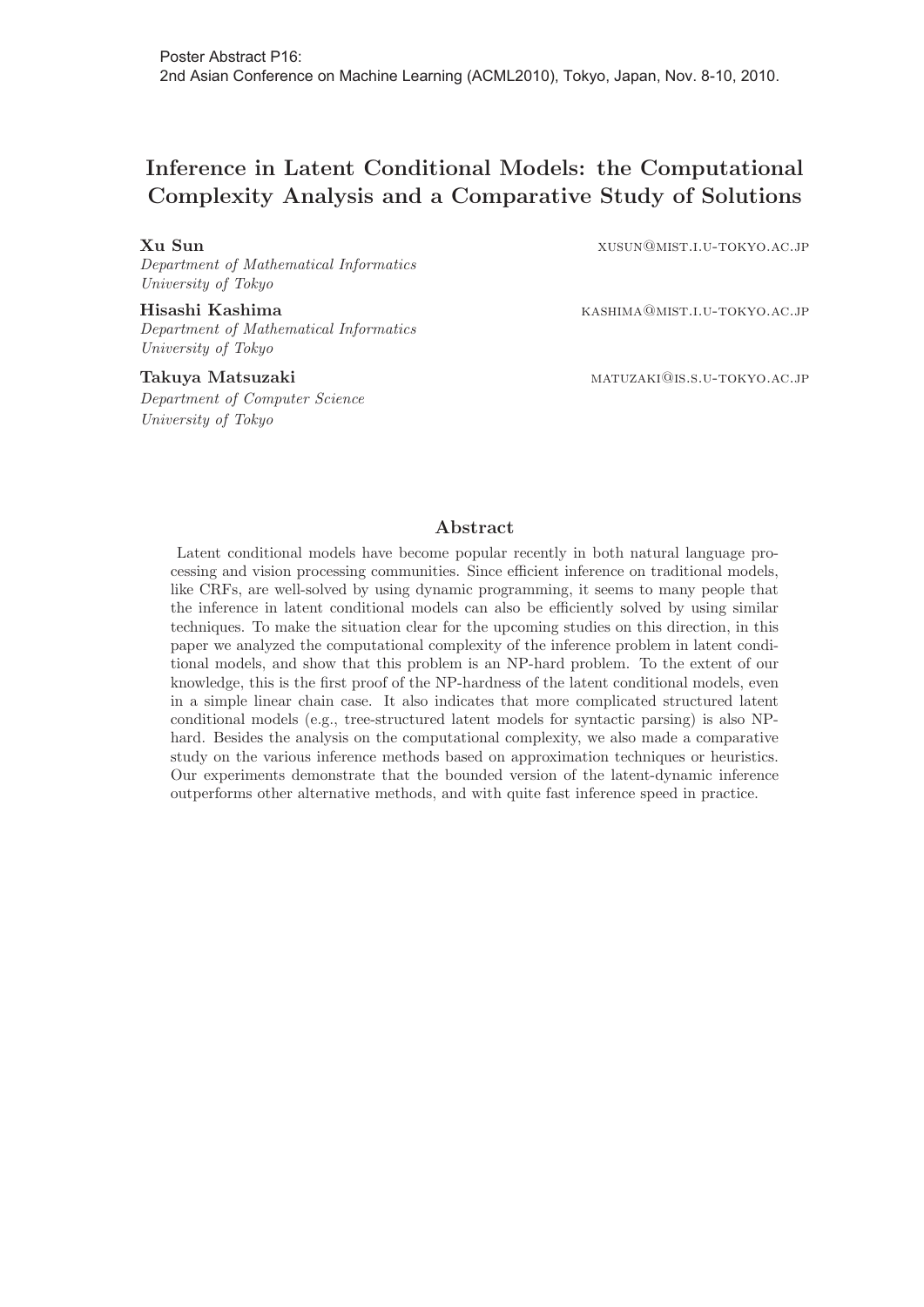## **Improving Graph-based Semi-Supervised Learning by Feature Space Transformation**

**Yu-Shi Lin<sup>1,2</sup>** d96008@csie.ntu.edu.tw

<sup>1</sup>Institute of Information Science Academia Sinica Taipei, Taiwan  ${}^{2}$ Dept. of Computer Sci. and Info. Eng. National Taiwan University Taipei, Taiwan

#### **Chun-Nan Hsu<sup>1,3</sup> chun-Nan Hsu<sup>1,3</sup>** chunnan@isi.edu

<sup>3</sup>Information Sciences Institute Univ. of Southern California Marina del Rey, CA, USA

#### **Abstract**

Semi-supervised learning (SSL) is important when labeled training examples are rare or expensive. Graph-based SSL is one of the most promising SSL methods but its performance depends heavily on the graph structure constructed on top of the feature space. Here we present a feature space transformation method based on the spectral graph theory to automatically improve the performance of graph-based SSL. We used the graph transition energy as the objective function so that in effect, minimizing this objective will optimally pull together data points with the same labels while push apart those with different labels. Thus, our method can transform the feature space by re-weighting edges of the graph so that its regularized graph transition energy can be minimized. We argue that minimizing this new objective function will lead to a better graph structure that in turns implies better SSL performance about classifying unlabeled data. We derive a lower bound for this new objective function. The quality of the transformation can be estimated by comparing the minimization with a theoretical lower bound.

To evaluate the effectiveness of our feature space transformation method, we combine our method along with several graph-based SSL methods including combinations of graph construction methods, b-nearest neighbors and b-matching, and label inference algorithms including k-nearest neighbor classifier and the Gaussian Random Field method. We investigated its performance for synthetic datasets and datasets of fluorescent microscopic cell images. SSL is particularly suitable for this application because of recent advances in highthroughput image-based assays which allow for rapid acquisition of a large number of cell images for analysis. However, labeled training data is rare and expensive to get and thus limited in quantity for supervised learning methods.We show that our method constantly improves the classification performance substantially no matter what combination is used. Moreover, we show that improvement can be accomplished even though the initial graph is imbalanced and irregularly constructed.

**Keywords:** Semi-supervised learning, spectral graph theory, feature space transformation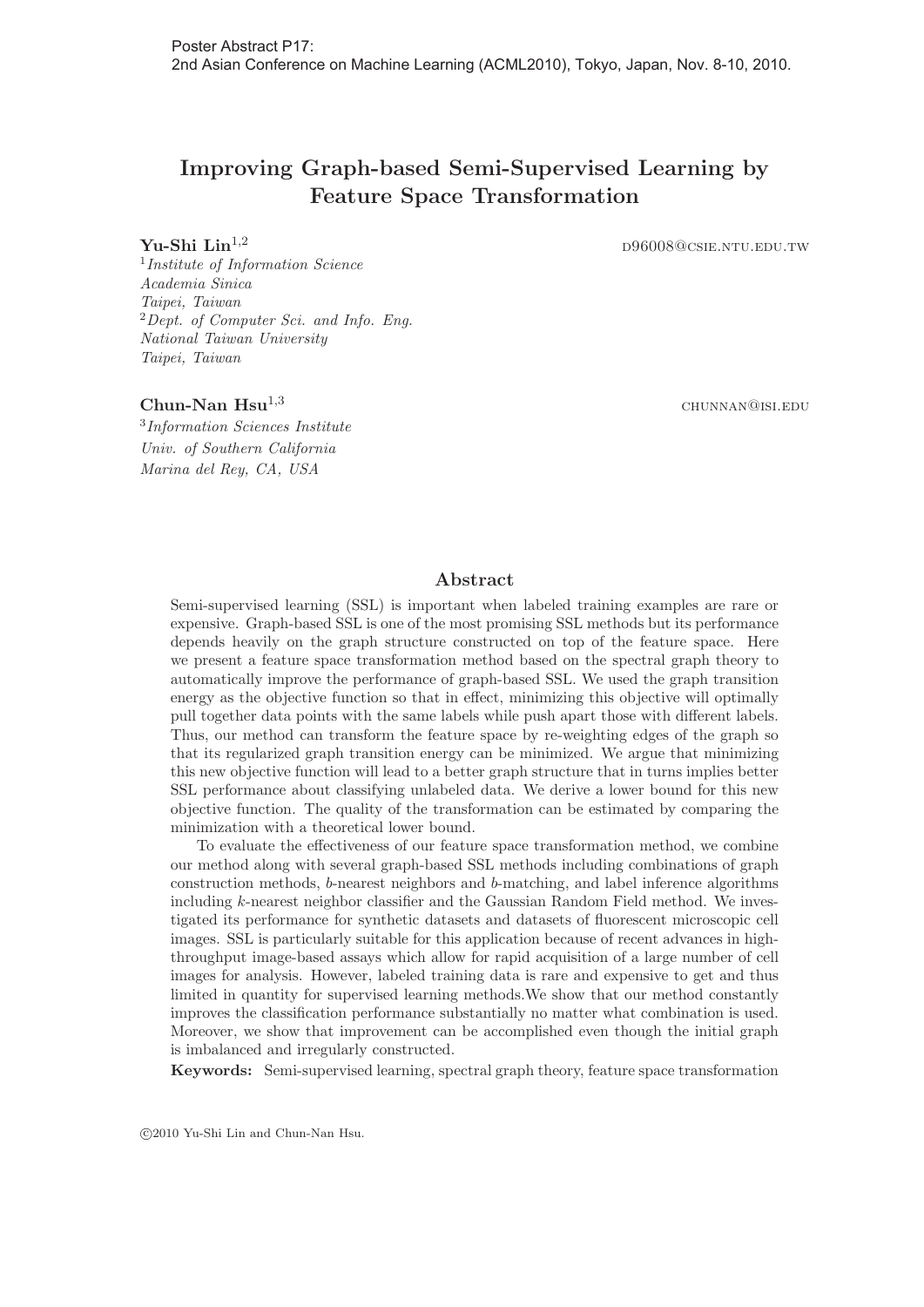### **Image Annotation via Multi-Instance Learning with Pyramid Graph Kernel**

Zhi Nie, Guiguang Ding, and Chunping Li

Software school, Tsinghua University, Beijing, 100084, China E-mail: niez07@mails.tsinghua.edu.cn

**Abstract—** In this work, we invented the Multi-Layer Node Kernel to discover the probable positive patterns in a bag and make these instances play the key role in determining its label. For Image annotation, the label of a bag may be determined by more than one instance. In response to this problem, we designed the edge kernel to capture the pairwise co-occurrence relationship essential to the target concept. Finally, the Multi-layer Node Kernel and edge kernel were optimally combined to form the Pyramid Graph kernel through multiple kernel learning methods. The experiments were carried on Corel Image dataset.

**Keywords—** image annotation, multi-instance learning, kernel methods

#### **1. Construction of Pyramid Graphs**

The basic idea to solve the problem of capturing the presumably complex distribution of positive instances and cooccurrence relationship essential to the target concept is to build a pyramid of graphs. Each graph in the pyramid is formed by clustering training instances, with each node representing a cluster.  $2^l$  nodes are formed at  $l^{\text{th}}$  level of the pyramid. The weight assigned to each node is dependent on how many instances it contains from positive training bags. So the weight of the node reflects its probability of being a positive pattern. For unseen bags, the instances are assigned to the cluster as follows:

$$
\Phi_{g'}(x_{ij}) = \underset{k}{\arg\min} \, \lim_{k=1,\cdots,2^1} \left\|v_k^l - x_{ij}\right\|_2
$$

in which the  $v_k^l$  is the cluster center of the  $k^{\textit{th}}$  node at

the *l*<sup>th</sup> level of the pyramid,  $x_{ij}$  is the *j*<sup>th</sup> instance in the bag  $X_i$ .

There is an edge connecting two nodes or the node itself if two different instances in a bag are mapped to them or itself. The weight of an edge, however, is determined by its appearance in both positive and negative bags since though it is possible that positive patterns can appear in negative bags, the cases that co-occurrence of positive patterns in negative bags are rather rare. The graph construction process can be illustrated by figure 1.



Figure 1: illustration of construction of pyramid graphs. For clarity, the 0<sup>th</sup> level of the pyramid is not shown

#### **2. Multi-layer Node Kernel**

Let  $X_i$  and  $X_j$  be two multi-instance bags,  $G$  be the graph at the  $l^{th}$  level of the pyramid and  $L+1$  be total levels of the pyramid .The Multi-Layer Node Kernel is defined as

$$
k_{\text{node}}^l(X^i, X^j) = \frac{\sum_{a=1}^{n_i} \sum_{b=1}^{n_j} w_{\Phi_{g^l}(x_{ia})}^l w_{\Phi_{g^l}(x_{jb})}^l k(x_{ia}, x_{jb})}{\sum_{a=1}^{n_i} (w_{\Phi_{g^l}(x_{ia})}^l + \sigma) \sum_{b=1}^{n_j} (w_{\Phi_{g^l}(x_{jb})}^l + \sigma)},
$$

$$
K_{node}(X^i, X^j) = \sum_{l=0}^{L} \frac{1}{2^{L-l}} k_{node}^l(X^i, X^j);
$$

where  $k(\cdot, \cdot)$  is defined as the Gaussian RBF kernel.  $\sigma$  is a small value to keep the denominator from being zero. The illustration for the case of  $L=2$  is shown in figure 2.



Figure 2: illustration of the Multi-Layer Node Kernel when  $L = 2$ .

#### **3. Pyramid Graph Kernel**

The key to Pyramid Graph Kernel lies in defining a kernel for pairs of edges. When comparing two edges, we are concerned with whether the patterns two edges connect are same. Also, since at lower levels of pyramid, the instances in all the training bags are split into many clusters, one cluster at the upper levels of the pyramid graphs may consists of several clusters at the lower levels. Thus, we define the distance between two edges as the Earth Mover's Distance between the two pair of nodes. The edge kernel is defined much like the multi-layer node kernel. The positive semidefiniteness of Multi-Layer Node Kernel and edge kernel can be formally proved. Finally, the Pyramid Graph Kernel can be derived by combining the two kernels as follows  $K(X_i, X_j) = \mu_1 K_{node}(X_i, X_j) + \mu_2 K_{edge}(X_i, X_j)$  s.t.  $\mu_1, \mu_2 \ge 0, \mu_1 + \mu_2 = 1;$ 

#### **4. Experiments**

The experiments were conducted on Corel Image 2000 data set and repeated 5 times. The mean results is shown as follows

Table 1. Mean Classification Accuracy

| Kernel type             | Mean accuracy |
|-------------------------|---------------|
| Multi-Layer Node Kernel | 70 A          |
| Pyramid Graph Kernel    |               |

As to the selection of L, we recommend that some criterions from information theory, like the minimum message length criterion, be utilized.